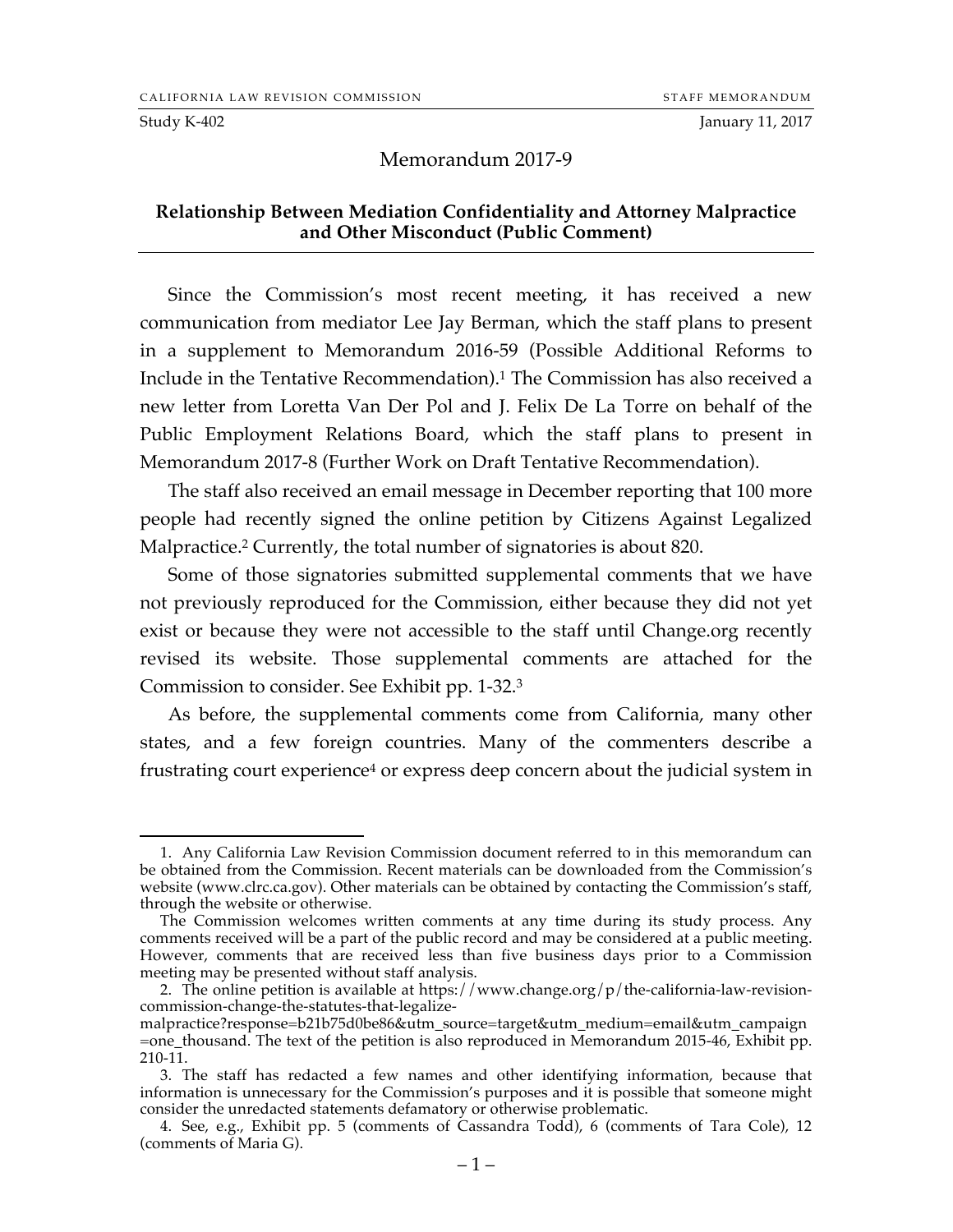their area.<sup>5</sup> Others voice great distrust of attorneys<sup>6</sup> or stress that it is important to hold attorneys accountable for their actions.7

Only a few of the supplemental comments mention mediation or focus in any detail on the topic of this study: the relationship under current law between mediation confidentiality and attorney malpractice and other misconduct. Examples include the following:

- Sara Hoffman says: "For many, going into mediation with a bully is futile."8
- Jenny James says: "There is much corruption and lying in settlement/mediation conferences."9
- Angela Spanos says: "The Cassel decision completely bars Californians from successfully suing their attorney for malpractice committed during the course of a mediation regardless whether the attorney lied to his client, convinced the client to settle by misrepresenting the truth or even defrauded his client."10 She elaborates at length on why the *Cassel* approach should "be made into BAD LAW."11
- Deanne Upson says: "'the Cassel case leads to an absurd result one that allows lawyers to be sloppy, negligent and incompetent without cost to them, and even worse, to cheat their clients with impunity.'!?!?!?!"12

As yet, the Commission has not received any other new input relating to this study. If additional comments arrive before the upcoming meeting, the staff will present them in a supplement to this memorandum.

Respectfully submitted,

Barbara Gaal Chief Deputy Counsel

 <sup>5.</sup> See, e.g., Exhibit pp. 3 (Jerry Bierens' comment that "It's time for a total review all our justice systems, not just in California, but the whole country"), 14 (Aleah Holland's statement that "Our legal system is under the control of satan"), 19 (John McGrath's comment that "American Citizen's need to wake up to the fact that Lawyer's & Judges are directly responsible for every single injustice, income inequality, & the destruction of Democracy because they have no oversight, no checks & balances, & basically operate as an Organized Crime Syndicate").

<sup>6.</sup> See, e.g., Exhibit pp. 3 (Becky Blanton's comment that "Lawyers are generally crooks in suits"), 22 (Dana Parfitt's comment that "Attorneys suck"), 24 (Laura Robitschek's comment that "I work in the legal field and they are all rats").

<sup>7.</sup> See, e.g., Exhibit pp. 1 (James Alvarez's comment that "Those whom the people place their trust in, must be held accountable"), 3 (Joy Bautista's comment that "Professionals should be held accountable for their mistakes"), 20 (Kat Monaghan's comment that "This is a 'no-brainer' … MAL-PRACTICE is bad, evil, malevolent and should be ILLEGAL. People who do bad things and hurt others need to be held accountable.").

<sup>8.</sup> Exhibit p. 14.

<sup>9.</sup> Exhibit p. 15.

<sup>10.</sup> Exhibit p. 27.

<sup>11.</sup> Exhibit pp. 27-28.

<sup>12.</sup> Exhibit p. 21.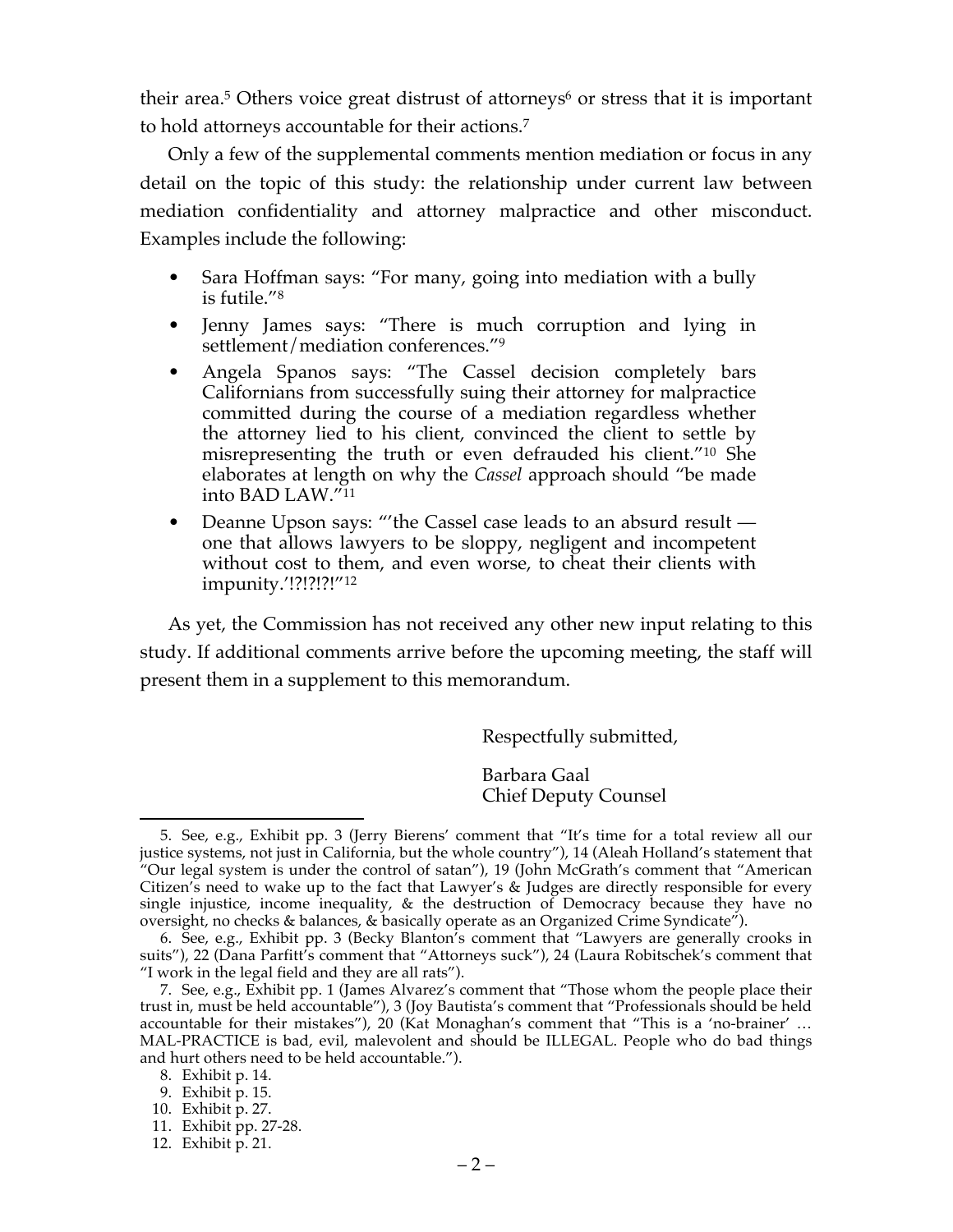# **SUPPLEMENTAL COMMENTS OF PETITIONER LINDA ACKERMAN (BEVERLY, MA)**

Too much corruption

### **SUPPLEMENTAL COMMENTS OF PETITIONER KATHRYN ACOSTA (EATONVILLE, WA)**

Taken from the FindLaw.com website: The Sixth Amendment guarantees the right to legal counsel at all significant stages of a criminal proceeding. This right is so important that there is an associated right given to people who are unable to pay for legal assistance to have counsel appointed and paid for by the government. This is an outrage and in my opinion unconstitutional.

# **SUPPLEMENTAL COMMENTS OF PETITIONER KEVIN ALLAN (MCMINNVILLE, OR)**

help us validate all 50 states https://www.facebook.com/Validate50States/?fref=nf

# **SUPPLEMENTAL COMMENTS OF PETITIONER TRACEY ALLEN (CREWE, UK)**

This is destroying any chance of justice for normal people

## **SUPPLEMENTAL COMMENTS OF PETITIONER JAMES ALVAREZ (SUNNYVALE, CA)**

Those whom the people place their trust in, must be held accountable.

# **SUPPLEMENTAL COMMENTS OF PETITIONER SUSAN ANTHONY (HOUSTON, TX)**

I'm signing this petition because this law is grossly unjust.

## **SUPPLEMENTAL COMMENTS OF PETITIONER ANNASTASIA ARBUCCI (AUSTRALIA)**

sharing signing because this is such an important issue, an injustice to those are caught up in the legal system.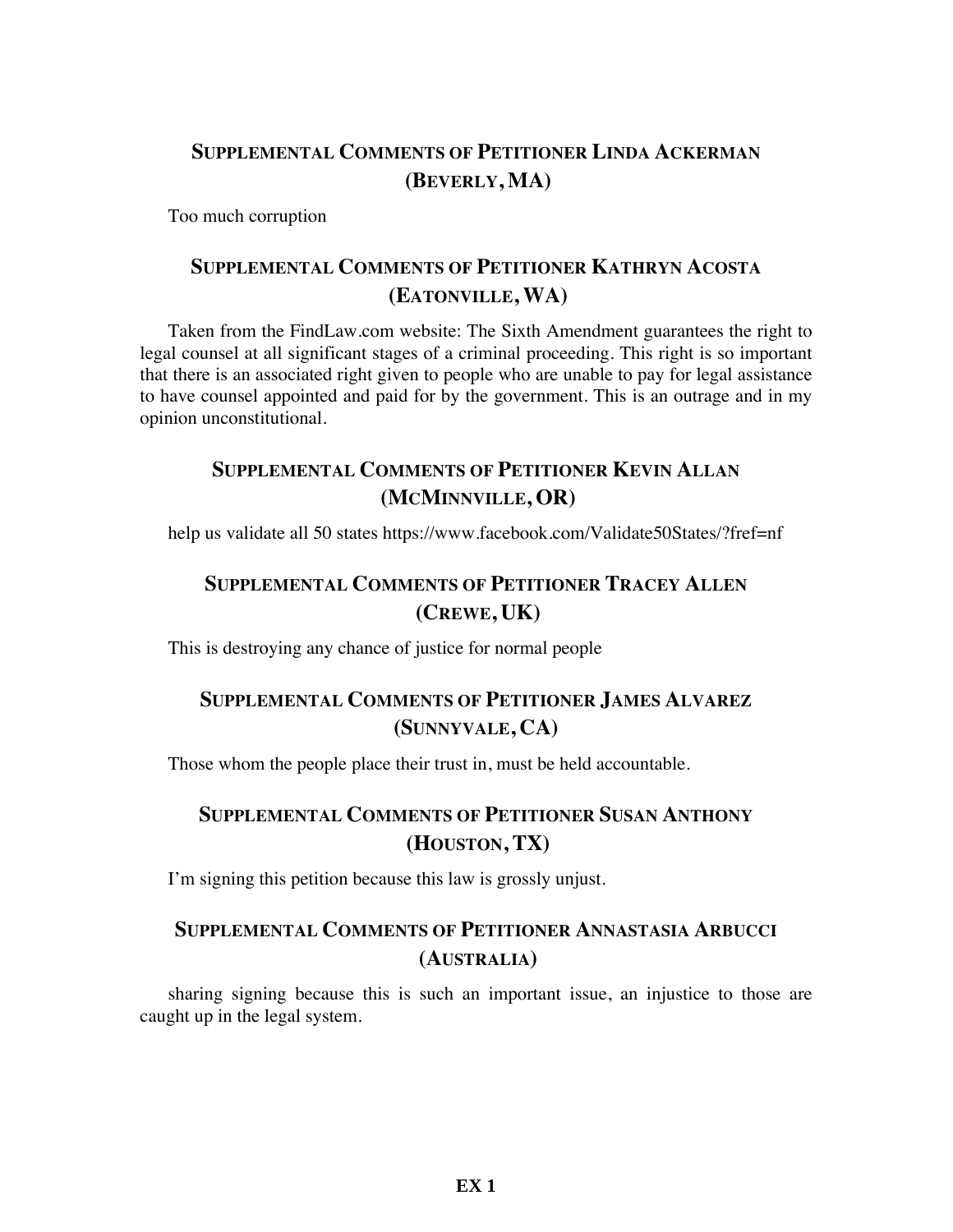#### **SUPPLEMENTAL COMMENTS OF PETITIONER JON ASKINS (LAWRENCEBURG, IN)**

I have kids that were taking away from there mother while I was incarcerated. When I got out I filed for custody and went to the parenting classes and other classes that I paid for that they suggested that I do. I the middle of my case [the judge] was pulled off bench and locked up. Not one person contacted me and informed of this. They also never notified me that a new judge and court date was appointed including my public defender. One day I received a phone call from the caseworker asking me why I was not in court that they granted custody to the state. When I asked why they never informed me and why didn't they grant a continuance the caseworker told me that I got out of jail to late. The mother was granted many continuances and never showed up for court. I missed one court date due there fault and never given a chance.

### **SUPPLEMENTAL COMMENTS OF PETITIONER AMANDA ATKINSON (SACRAMENTO, CA)**

I am signing because cps took my oldest three children from me because I have a learning disability. but say it was because of the way my apartment was. I don't want this to happen to anyone else. that is just like me.

### **SUPPLEMENTAL COMMENTS OF PETITIONER JURA AVIZIENIS (PORTLAND, ME)**

Even though I don't live in California, I worry this sets a dangerous precedent for other states.

# **SUPPLEMENTAL COMMENTS OF PETITIONER BRITTANY BARBE (TULSA, OK)**

This is completely unethical and disturbing to say the least!

## **SUPPLEMENTAL COMMENTS OF PETITIONER MARY BARNES (EASTON, PA)**

I am sick of corruption in every form. This law promotes corruption.

# **SUPPLEMENTAL COMMENTS OF PETITIONER MELISSA BARNETT (NAPA, CA)**

This issue plays a significant role in Family Court Custody Proceedings as the predatory practices of lawyers in these Civil court proceedings have created a cottage industry armed with this legalized malpractice, AFCC members fan the fire during Contested Cases where children's Safety is at risk, without regard for the constitutional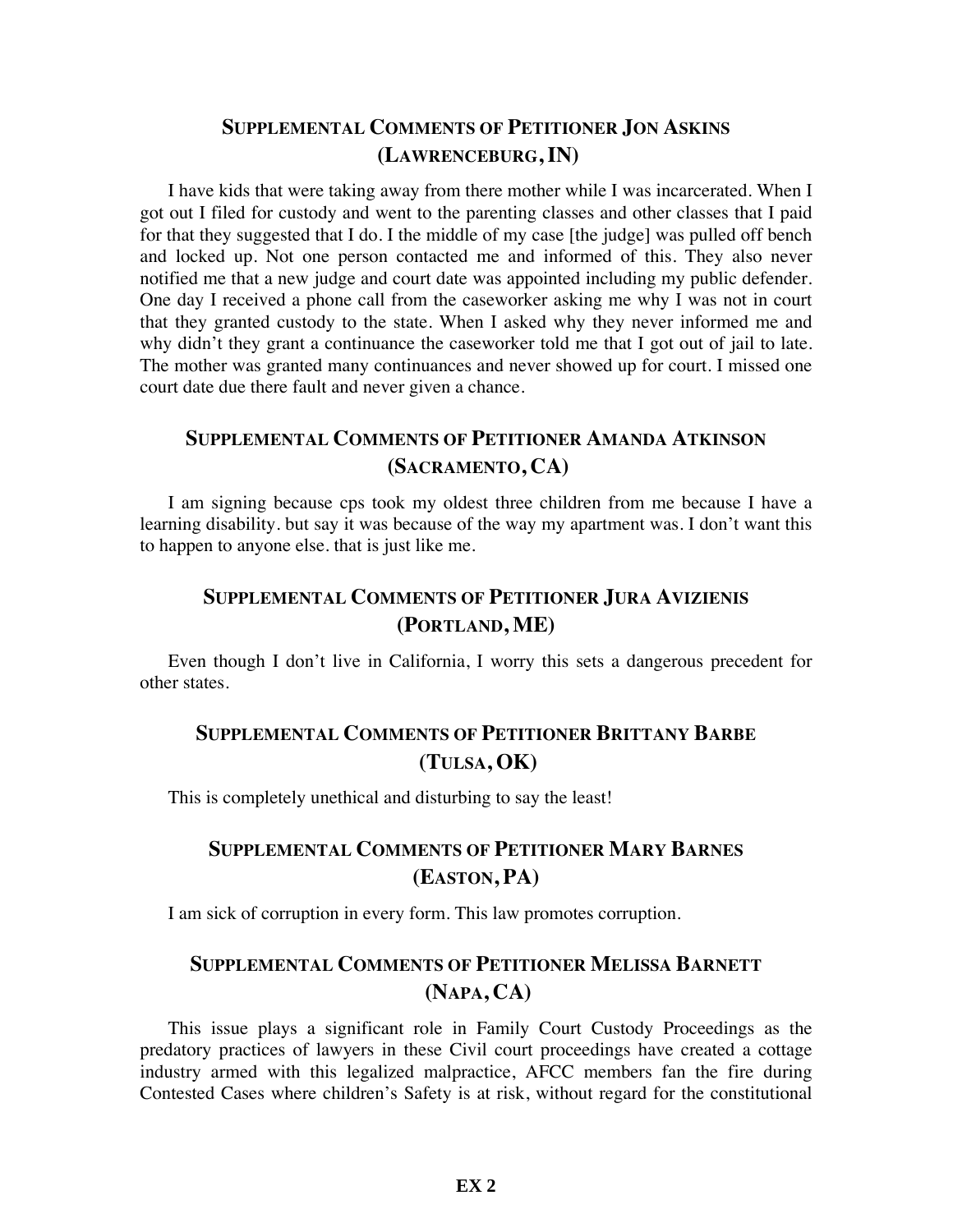rights of litigants armed with HHS Federal Funding, Family Courts are trafficking Children without recourse. This Court Ordered Abuse violates BAR oaths, and moral and ethical practices and must be addressed. A new standard must be adopted and this issue be overturned.

#### **SUPPLEMENTAL COMMENTS OF PETITIONER DENNIS BAUBLITZ (MOOREFIELD, WV)**

We're did are rights go

#### **SUPPLEMENTAL COMMENTS OF PETITIONER JOY BAUTISTA (MANILA, PHILIPPINES)**

Professionals should be held accountable for their mistakes. While it is perfectly alright to err, to commit gross negligence is something that is not only deplorable but, more importantly, unethical. If the law says that lawyers can do whatever they please, then this should be shared by everyone as well. While I am form the Philippines and our Judiciary is perhaps one of the worst, I do believe that the US should be the role model for other countries to follow. If this Act alone already legalizes unethical and highly negligent acts, what is preventing other professions from not reneging on their professional vows?

#### **SUPPLEMENTAL COMMENTS OF PETITIONER KATHRYN BENSON (HOUSTON, TX)**

Cps and the whole government in texas is corrupt

#### **SUPPLEMENTAL COMMENTS OF PETITIONER TERRIE BETHEA (PERRY, FL)**

I'm signing this petition for many reasons, but the one I will list here is, I am a woman who is for fathers rights and against the mountains of corruption and abuse targeting children and fathers.

#### **SUPPLEMENTAL COMMENTS OF PETITIONER JERRY BIERENS (MILFORD, MI)**

It's time for a total review all our justice systems, not just in California, but the whole country. That's why I'm supporting Bernie Sanders all the way.

#### **SUPPLEMENTAL COMMENTS OF PETITIONER BECKY BLANTON (RICHMOND, VA)**

Lawyers are generally crooks in suits.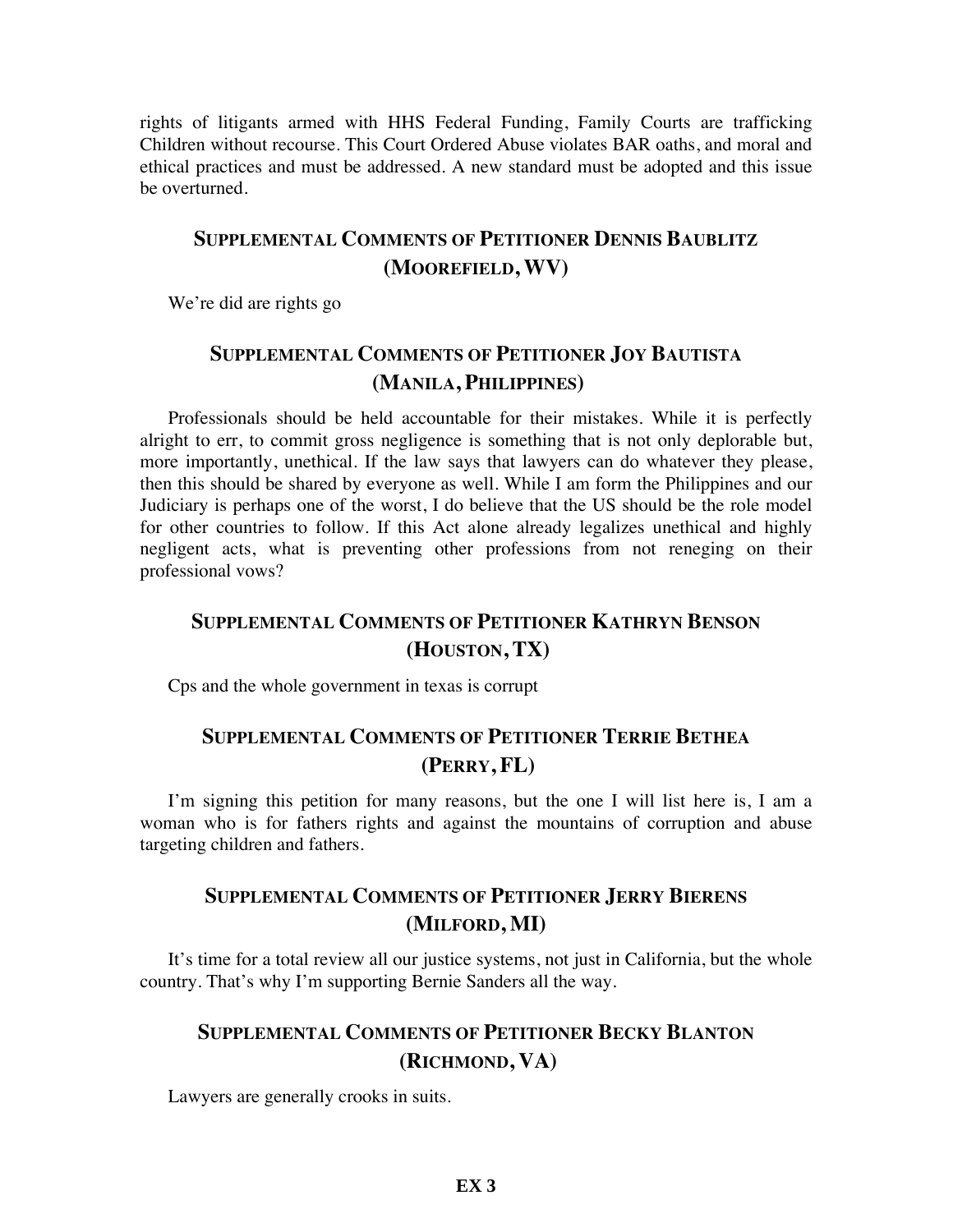#### **SUPPLEMENTAL COMMENTS OF PETITIONER PAIGE BLUHDORN (SOUTH SALEM, NY)**

It's criminal and outrageous

#### **SUPPLEMENTAL COMMENTS OF PETITIONER DOUG BOGGS (EMERYVILLE, CA)**

[Bank X] fraudulently stole my home from me in CA. I didn't have money for a lawyer, so when i sued them in State and Federal Court, I had to act as my own attorney, being Pro Per. After a four year battle, I proved to the court the fraud, however the court dismissed the case and silenced my court documents. I am completing my book on the subject as we speak. I am also producing a documentary that will follow the release of my book.

My question is this; If a Trustee is to be an independent third party to a Deed of Trust agreement in order to protect both parties from any harm from either party, yet they are allowed by the courts to file fraudulent paperwork on behalf of the banks during the foreclosure process, how then is it NOT fraud if the banks know this yet still offer borrowers a Deed of Trust document knowing that the Trustee is NOT independent and file fraudulent paperwork on behalf of the banks, when it is the job of the Trustee to make sure that BOTH parties are acting in accordance to the rules of law regarding the contract agreement? This complicit nature of the courts allowing the banks to file fraudulent paperwork also allow banks to foreclose on someone who doesn't even have a loan with any lender. As soon as I showed this information to the court, the judge dismissed my case. Despite other corruption I experienced in the courts, this was the biggest. This action allows the banks to illegally foreclose on anyone, anytime, anywhere in a Deed of Trust state. There are currently 34 Deed of Trust states, and all other states are currently going through the process of going from standard mortgage agreements to Deeds of Trust. This will make it available for any bank to foreclose on any property owner at any time, anywhere.

My follow up question is then: If over 85% of all home real estate transactions have been securitized nationwide and packaged into mortgage backed securities, in order to do this the initial lender must SELL the note, so that the new Trust can go through the securitization process in accordance with the rules of the SEC, how then can the initial lender come back to the table later on down the road and foreclose on the borrower claiming they have standing to foreclose? They cannot have standing to foreclose if they sold the note to another party. Also, this means that the Trustee filed fraudulent paperwork in order to allow the courts to even THINK that the bank might have the right to foreclose.

I would enjoy the opportunity to discuss this in extreme detail with you if you need help answering my question. THIS is the basis of the foreclosure nightmare that is continuing across this nation decimating families and the economy and NO ONE is talking about this. You can find more information on this exact subject at my website: mycourthistory.com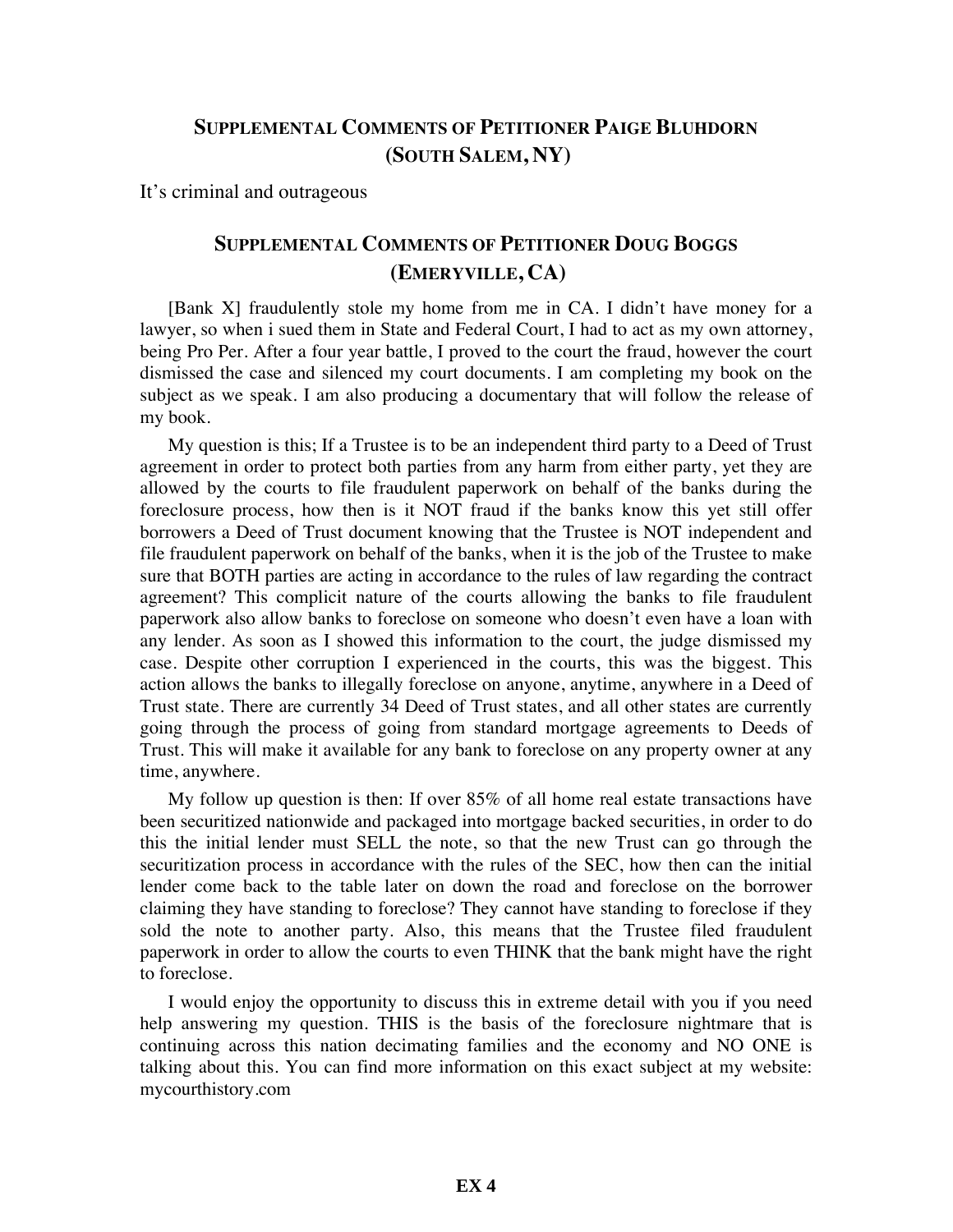# **SUPPLEMENTAL COMMENTS OF PETITIONER MARY VICTIORIA "VICKY" BOUNDS (HUMPHREY, AR)**

April 2014 I took my grandchild for 2nd option & CP's ripped 2 sets of twins from me although I saved my grandchild's life cause he was dying from [a disease] … that was the beginning of Arkansas state Arkansas county corruption on THAT case

### **SUPPLEMENTAL COMMENTS OF PETITIONER CHARLES BRAGA (PORTSMOUTH, RI)**

Our system of Justice has been perverted. We need to bring Lady Justice back in balance.

# **SUPPLEMENTAL COMMENTS OF PETITIONER EMILY BRANDT (FRESNO, CA)**

This law is against the citizen, the client and is in the interest of money only!

#### **SUPPLEMENTAL COMMENTS OF PETITIONER CS CALKINS (DESCANSO, CA)**

This happened to our 4 generation family!

## **SUPPLEMENTAL COMMENTS OF PETITIONER CASSANDRA TODD CARRAWAY (LOS ANGELES, CA)**

[XXX] has destroyed my family, home fireclosed and family business ruined because if all her bold face lies in Court and the Judges knew she was lyning and allowed it to happen!

## **SUPPLEMENTAL COMMENTS OF PETITIONER DONALD CARTER (SAN ANTONIO, TX)**

This is important because people put their trust in no good lawyers, it should be criminal charges filed both lawyere,  $\&$  judges that acts with gross indifference to their conduct by not follow the law correctly

#### **SUPPLEMENTAL COMMENTS OF PETITIONER SHAWN CASEY (SACRAMENTO, CA)**

Cps took my son and I'm fighting to get him back.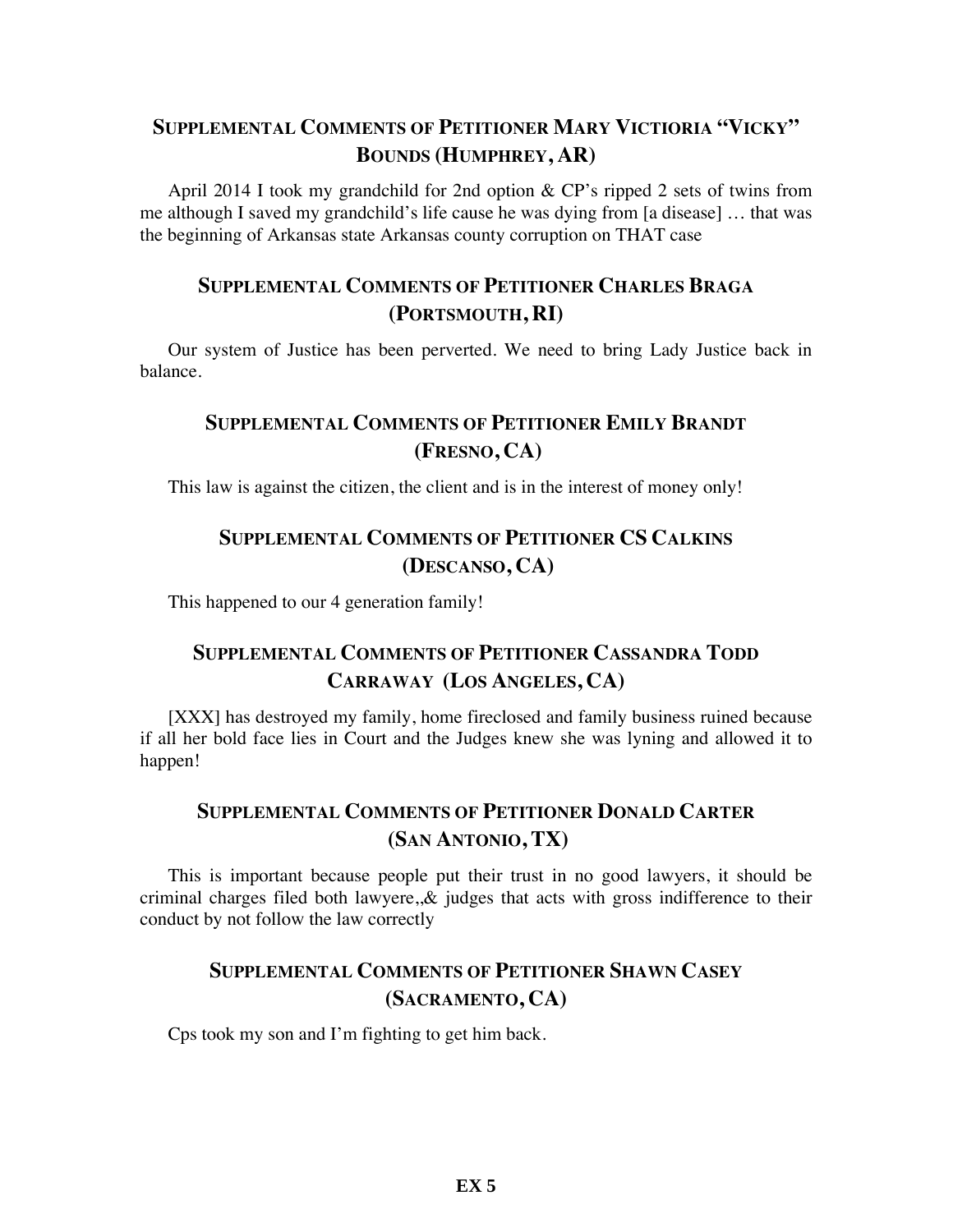#### **SUPPLEMENTAL COMMENTS OF PETITIONER CHRISTINA CASTLE (LAKESIDE, MT)**

I live in Montana, but I am having trouble here with the bias department lieing in court and getting away with it

### **SUPPLEMENTAL COMMENTS OF PETITIONER DORA CASTRO (LONG BEACH, CA)**

I'm signing because an an attorney should always become trusted professional not someone who stub you in the back.

### **SUPPLEMENTAL COMMENTS OF PETITIONER JEFFREY CHESNEY (GRAND BLANC, MI)**

If a crime is committed, the victim must have legal recourse to correct the issue. Even a lawyer is answerable.

#### **SUPPLEMENTAL COMMENTS OF PETITIONER MICHAEL CHORMICLE (CATHEDRAL CITY, CA)**

I had a lawyer falsely say I was served with papers and I wasn't went to court only to have the judge not put sanctions on the lawyer who knew

# **SUPPLEMENTAL COMMENTS OF PETITIONER CJ (ASHEVILLE, NC)**

Disgusting!

# **SUPPLEMENTAL COMMENTS OF PETITIONER KATHLEEN CLARK (FAYETTEVILLE, NC)**

End title iv funding bring our children home shut the INHUMANE system down

# **SUPPLEMENTAL COMMENTS OF PETITIONER TARA COLE (BOSSIER CITY, LA)**

I've been a victim of a crooked family court that cost me that parental rights of my 3 precious little boys.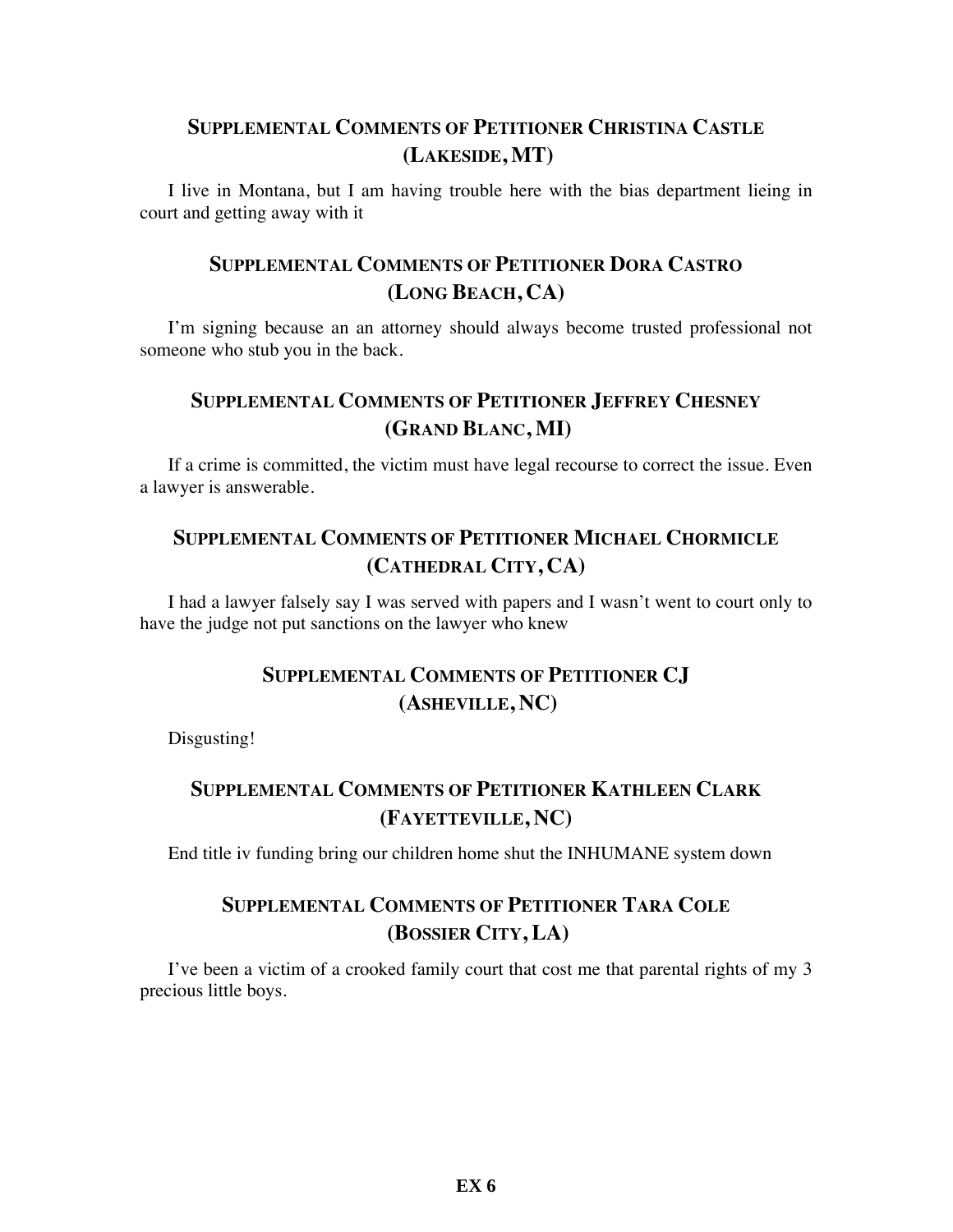#### **SUPPLEMENTAL COMMENTS OF PETITIONER DJUAN COLLINS (NEW YORK, NY)**

I too am a victim of legalized malpractice. Court appointed attorneys have aided the cps in violating my parental rights here in Brooklyn, York

# **SUPPLEMENTAL COMMENTS OF PETITIONER WILLIAM CORMIER (LAWRENCEVILLE, GA)**

I'm tired of corrupt politicians and Attorneys.

### **SUPPLEMENTAL COMMENTS OF PETITIONER LAURA CORNA (FORT WORTH, TX)**

Fraud and Racketeering is going on in the Family Courts Financially RAPING Families, DESTROYING Families all for the sake of the GREED of the Family Court System.

WE are DEMANDING criminal chages of Fraud and Racketeering against ALL those involved in Family Court Corruption, ABUSE and FRAUD.

#### **SUPPLEMENTAL COMMENTS OF PETITIONER JOHN CULLISON (REDMOND, WA)**

I'm a California native with a lot of family still in California. What happens in California greatly interests me.

## **SUPPLEMENTAL COMMENTS OF PETITIONER BRIAN DEERING (HAYWARD, CA)**

Children need our help and so do our families. F.A.I.R. Foundation Families Against Injust Rights.

# **SUPPLEMENTAL COMMENTS OF PETITIONER KIMBERLY DEESE (GARNER, NC)**

I'm a grandmother and my two grandsons were kidnapped by child protection **Services** 

# **SUPPLEMENTAL COMMENTS OF PETITIONER DAWN DELUCIA (CLARENCE CENTER, NY)**

I have been screwed over by 4 lawyers and the Bar would not even help!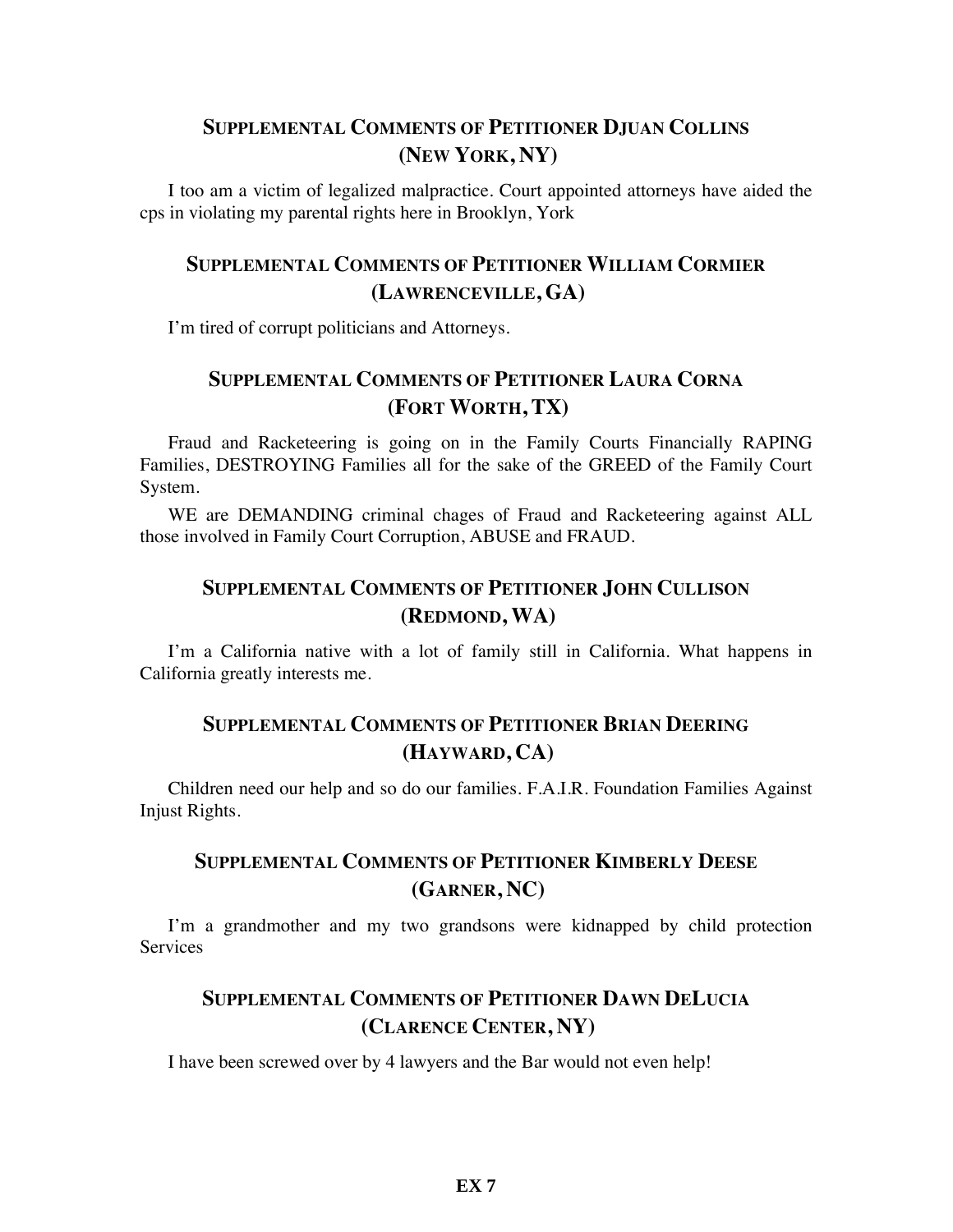# **SUPPLEMENTAL COMMENTS OF PETITIONER DENISE DERUSHA (ASH FORK, U.S. OUTLYING ISLANDS)**

I am a mom and I believe in justice.

# **SUPPLEMENTAL COMMENTS OF PETITIONER ANGEL DIAZ (LOWELL, MA)**

Equal rights for we the people

# **SUPPLEMENTAL COMMENTS OF PETITIONER MELISSA DIAZ (PINE HILL, NJ)**

Enough is enough of cps harassing and breaking up so many families

## **SUPPLEMENTAL COMMENTS OF PETITIONER RUBY DILLON (NEWPORT BEACH, CA)**

it happened to me

# **SUPPLEMENTAL COMMENTS OF PETITIONER R. DRATSCH (FAIRPORT, NY)**

Family Ciurt Corruption is out of control.

There is no oversight or accountability.

S.S. Title IV D&E is destroying American families especially our children and our future and good loving parents.

## **SUPPLEMENTAL COMMENTS OF PETITIONER RORY DUBOIS (SEATTLE, WA)**

I'm African.

# **SUPPLEMENTAL COMMENTS OF PETITIONER MIKE DUBOSE (AUSTIN, TX)**

This is a horrid continual miscarriage of justice.

# **SUPPLEMENTAL COMMENTS OF PETITIONER PÓL Ó DUIBHIR (DUBLIN, IRELAND)**

The present Californian situation is insane.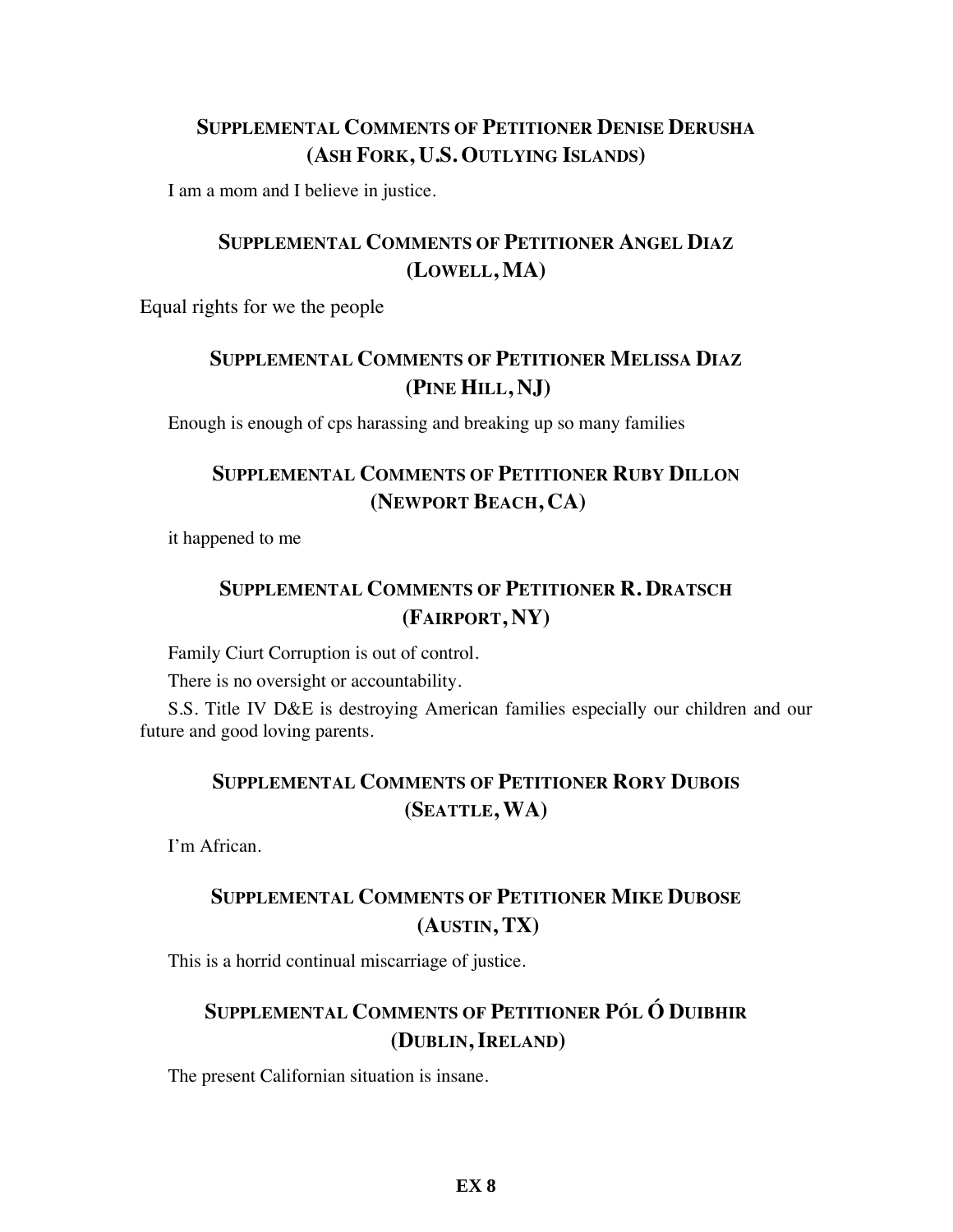### **SUPPLEMENTAL COMMENTS OF PETITIONER HAYLEY MARLEY DUNCAN (GAWLER SOUTH, AUSTRALIA)**

We live in a corrupt society. Lawyers. Judges cops all corrupt and do wrong by innocent people

#### **SUPPLEMENTAL COMMENTS OF PETITIONER DWIN DYKEMA (ROCKFORD, MI)**

Because of all the people in the world: Lawyers  $\&$  Judges are charged with extolling the law and not only should, but must be held accountable.

#### **SUPPLEMENTAL COMMENTS OF PETITIONER MARI-LYNNE EARLS (SONOMA, CA)**

Attorney [XXX] deceived me about the FC 4065, threatened me with sanctions if I didn't sign an agreement that violated the rules of our children's college trust, made two secret attempts to have her replacement sign the formal agreement, and asked to be replaced right before custody was mediated, then was elected judge in [YYY county]. an attorney who betrays duty of loyalty, in or outside of mediation is guilty of malpractice.

# **SUPPLEMENTAL COMMENTS OF PETITIONER ERIN EDDY (MIAMI, FL)**

I support #Peace, #Justice & Strong Institutions! Please sign and share. #SDG16 #GlobalGoals **❤**

#### **SUPPLEMENTAL COMMENTS OF PETITIONER DOREEN ELLIS (MOUNT KISCO, NY)**

The Lawyers in New York Divorce Cases are allowed to charge fees without regulations. Clients forced to go Pro Se. Judges allow delays which means more money for the lawyers. Where is the justice in this system? The Divorce System in NY has and still is out of control. Someone has to listen to the voices of the victims and stop this injustice

#### **SUPPLEMENTAL COMMENTS OF PETITIONER SUSAN ESTILOW (WEST DES MOINES, IA)**

I have been fleeced by three different attorneys in legal as well as mediation processes. This needs to stop. Protect clients. End unethical practices NOW!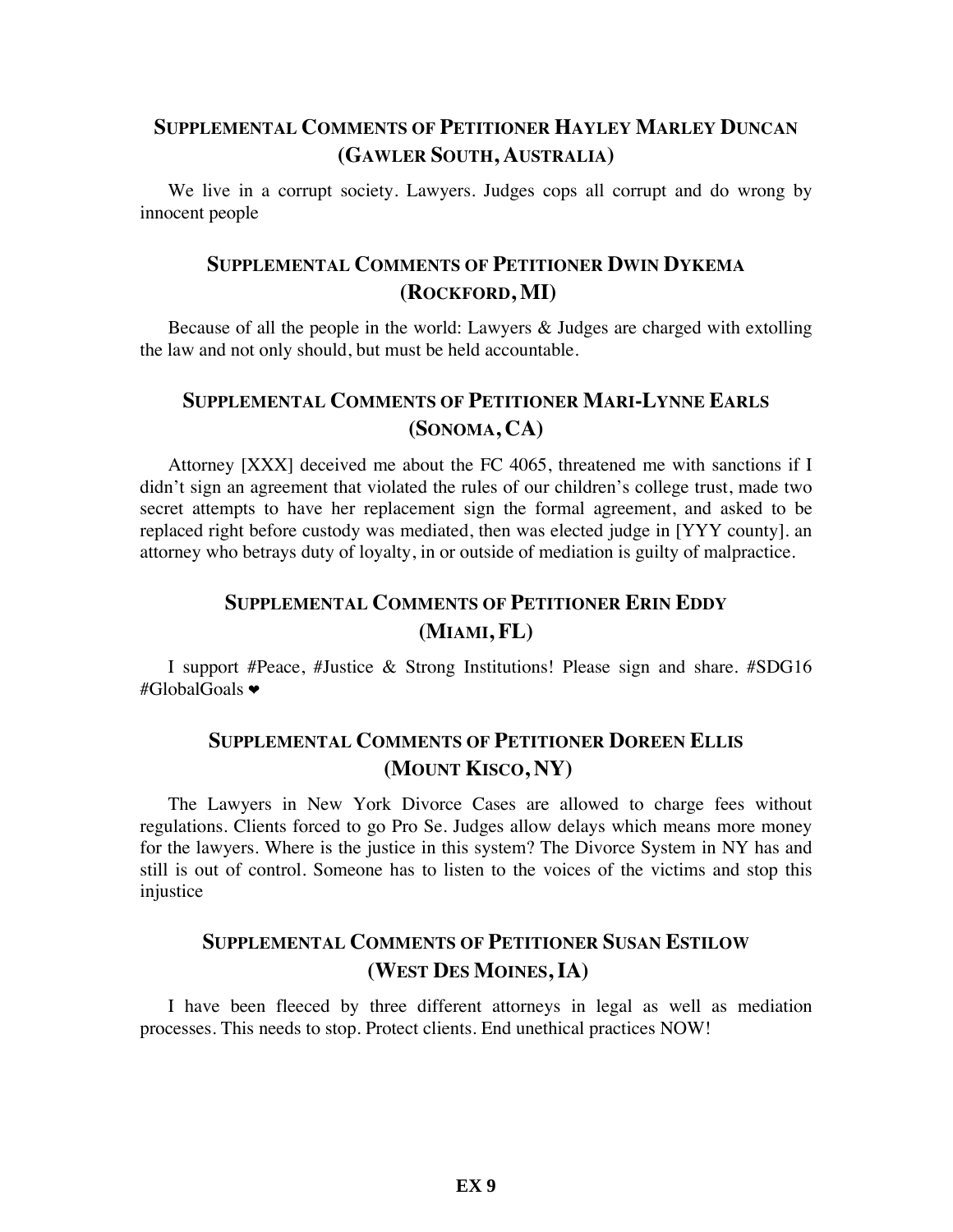#### **SUPPLEMENTAL COMMENTS OF PETITIONER HEYAM FARRELL (SOUTHGATE, MI)**

I have a friend who has been a victim of corrupt lawyers all within the same County & Family Court System

supposed to help not be a part of a corrupt court system!!!

They all have totally destroyed everything she ever worked for 100,000.00 for a Divorce 3 years still not Divorced?????

Lawyer drops her because he wants more money after he went through 30,0000 in less than 6 monghts????

### **SUPPLEMENTAL COMMENTS OF PETITIONER FIGHT AGAINST LEGAL TERRORISM FALT (INDIA)**

Legal Terrorism is More dangerous than any forms of Terrorism as it slowly destroyed ones life and family its a mental harassment.

Judicial accountability and Judicial Reforms are the need of the hour.

Stop Legal Terrorism on innocent and prudent families.

Lot of Courts are running and overburdened with false cases which is eating up GDP of the country.

### **SUPPLEMENTAL COMMENTS OF PETITIONER BRANDEN FIKE (TULSA, OK)**

this perversion of the law and laws in this country to favor the rich has got to stop

# **SUPPLEMENTAL COMMENTS OF PETITIONER RHONDA FLANAGAN (AMSTERDAM, NY)**

Having trouble with my own legal matters and seems things are not being handled leaving feeling less than human.

### **SUPPLEMENTAL COMMENTS OF PETITIONER VANESSA FLORES (RALLS, TX)**

[Children] got taken away from [XXX and YYY]. The case workers where providing false information. And they didn't give [XXX] a chance or let one of [their relatives] take care of them

### **SUPPLEMENTAL COMMENTS OF PETITIONER HUSSEIN FLY (NAIROBI, KENYA)**

I'm signing in becouse I stand for justice

#### **EX 10**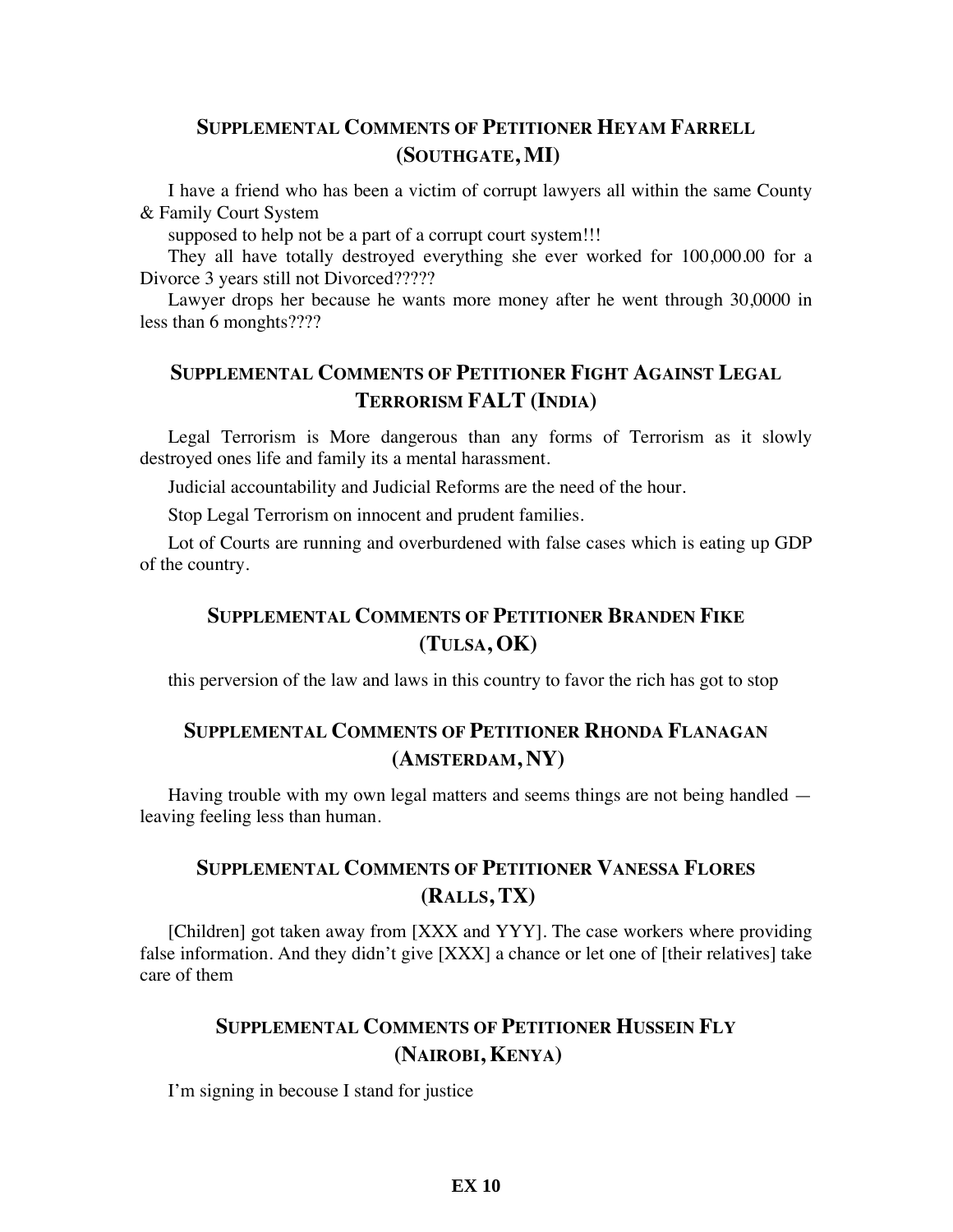#### **SUPPLEMENTAL COMMENTS OF PETITIONER DAMA FOEGE (NAPLES, FL)**

Truth prevails. It's time to turn the corner, come clean, simplify and live because life is so precious.…

### **SUPPLEMENTAL COMMENTS OF PETITIONER GIL FREEMAN (AUSTELL, GA)**

Attorneys shouldn't be immune from malpractice. Allowing such creates a culture of corruption, rightly not afforded other professions.

#### **SUPPLEMENTAL COMMENTS OF PETITIONER GEERTE FRENKEN (NETHERLANDS)**

In April 2014, [Child A (11)] was brutally deported from The Netherlands to [XXX] in [YYY] County, California despite expert evidence of abuse, molestation and neglect by him and despite the fact that he admitted to the court that he has a severe drug addiction to heroin and cocaine.

[XXX], with whom she has not lived since she was 1 year old, keeps her hostage at an undisclosed location, demanding money. He has terminated all contact since May 9th, 2015, thereby breaking all court orders.

Not only [has ZZZ] been bankrupted trying to fight this in [YYY] County Superior Court, Judge [BBB] has threatened [ZZZ] that if [ZZZ] were to pursue a custody trial she would make sure [ZZZ] would lose it, [ZZZ] would never see [Child A] again and she would seize [ZZZ's] mother's assets in The Netherlands (there are none!). Judge [BBB] ruled that she allows [XXX] to get away with breaking her own court orders and is not willing to investigate the matter through a 3118 child sexual abuse investigation and drug testing of [XXX]. She is not facilitating contact between [Child A] and [ZZZ] and she is not allowing [ZZZ] to know where [Child A] lives either.

How in the world could this have happened? If you really want to know the truth then check this out and plz help [Child A] … thank you and blessings to all the kids and parents who have fallen victim to the CA family court HELL. May GOD helps us asap...

### **SUPPLEMENTAL COMMENTS #1 OF PETITIONER DEBBIE FULKERSON (SONOMA, CA)**

the average person gets raped financially by these court lawyers and judges

# **SUPPLEMENTAL COMMENTS #2 OF PETITIONER DEBBIE FULKERSON (SONOMA, CA)**

it is happening to me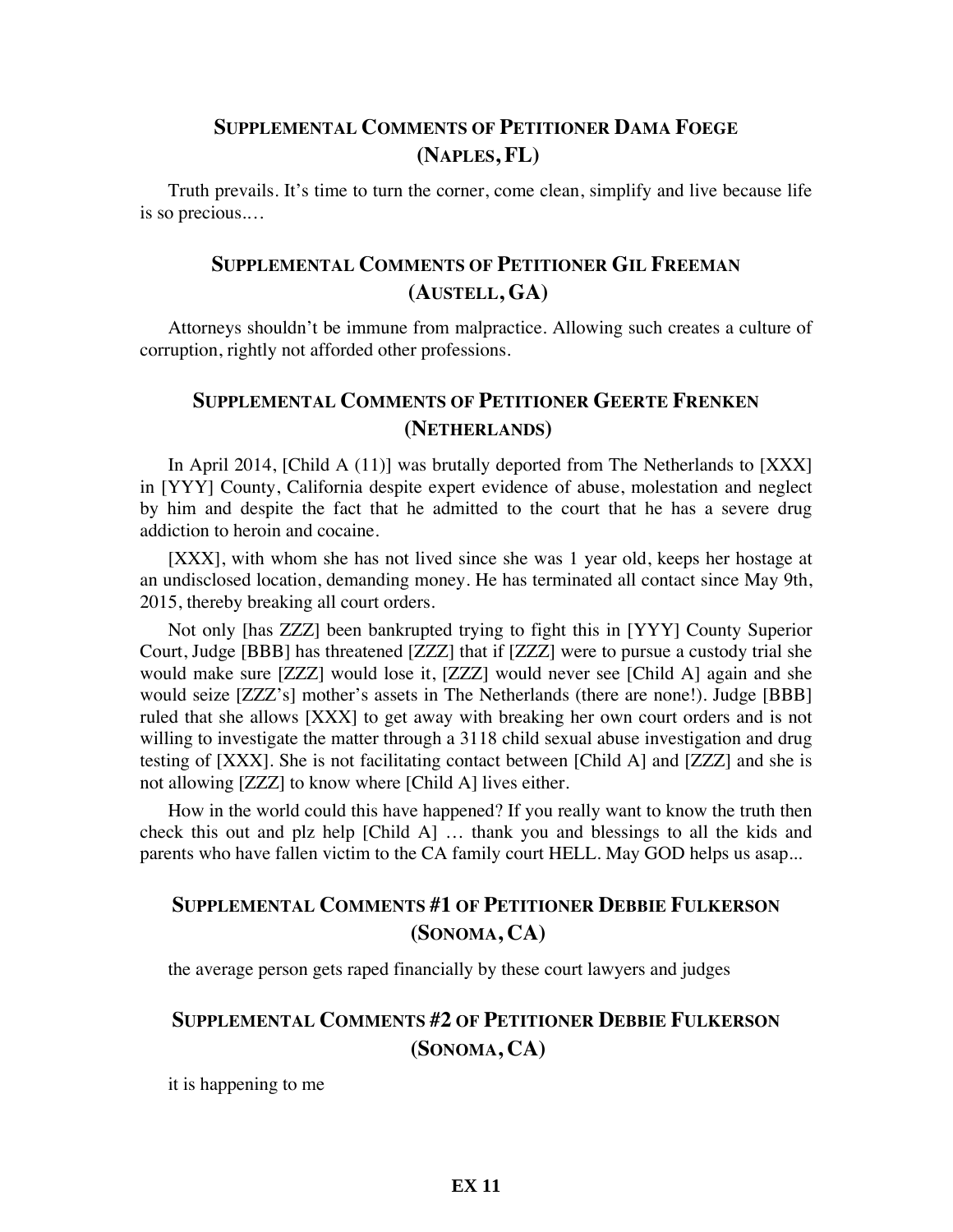#### **SUPPLEMENTAL COMMENTS OF PETITIONER NIKKI FULLER (STOCKTON, CA)**

Malpractice should not be legal. It should be penalized.

# **SUPPLEMENTAL COMMENTS OF PETITIONER MARIA G (SAN FRANCISCO, CA)**

my case is still in solano county, 4 attorneys, \$17k gone, i am worst of then what i was before i filed for a divorce, i should have stayed in an abuse relationship, it was what i was familiar with, just terrible! god knows, i did not see this coming!

### **SUPPLEMENTAL COMMENTS OF PETITIONER BRIAN GALPIN (COLORADO SPRINGS, CO)**

A felon can become a lawyer. When a democracy allows non elected officials immunity for unethical behavior something is wrong. An Officer Of thr Court is not a King, Prince or Potentate. Draw the line on ethics.

#### **SUPPLEMENTAL COMMENTS OF PETITIONER GILBERTO GONZALEZ (SAN FRANCISCO, CA)**

I knew eventually the fraud would surface. Im a victim medical malpractice, workers compensation fraud by workers compensation, social security fraud by social security. Lawyers and doctors are responsible for some of these laws. It will eventually effect you and your family, unless you help stop it. These laws need to be overturned. Please, help me before you fall victim too, the same laws that apply to me apply to you. Sign this petition and stop this legalized malpractice and fraud.

### **SUPPLEMENTAL COMMENTS OF PETITIONER PAMELA HAGEDORN (CARROLL, IA)**

If a party hires and pays an attorney, that attorney is legally bounded to act in the best interest of their client NOT in the best interest of himself. That is what he/she is being paid for.

#### **SUPPLEMENTAL COMMENTS OF PETITIONER HEATHER HANNA (TRONA, CA)**

I have been dealing with the corrupt CPS case and have had both my children taken from me for things I did not do.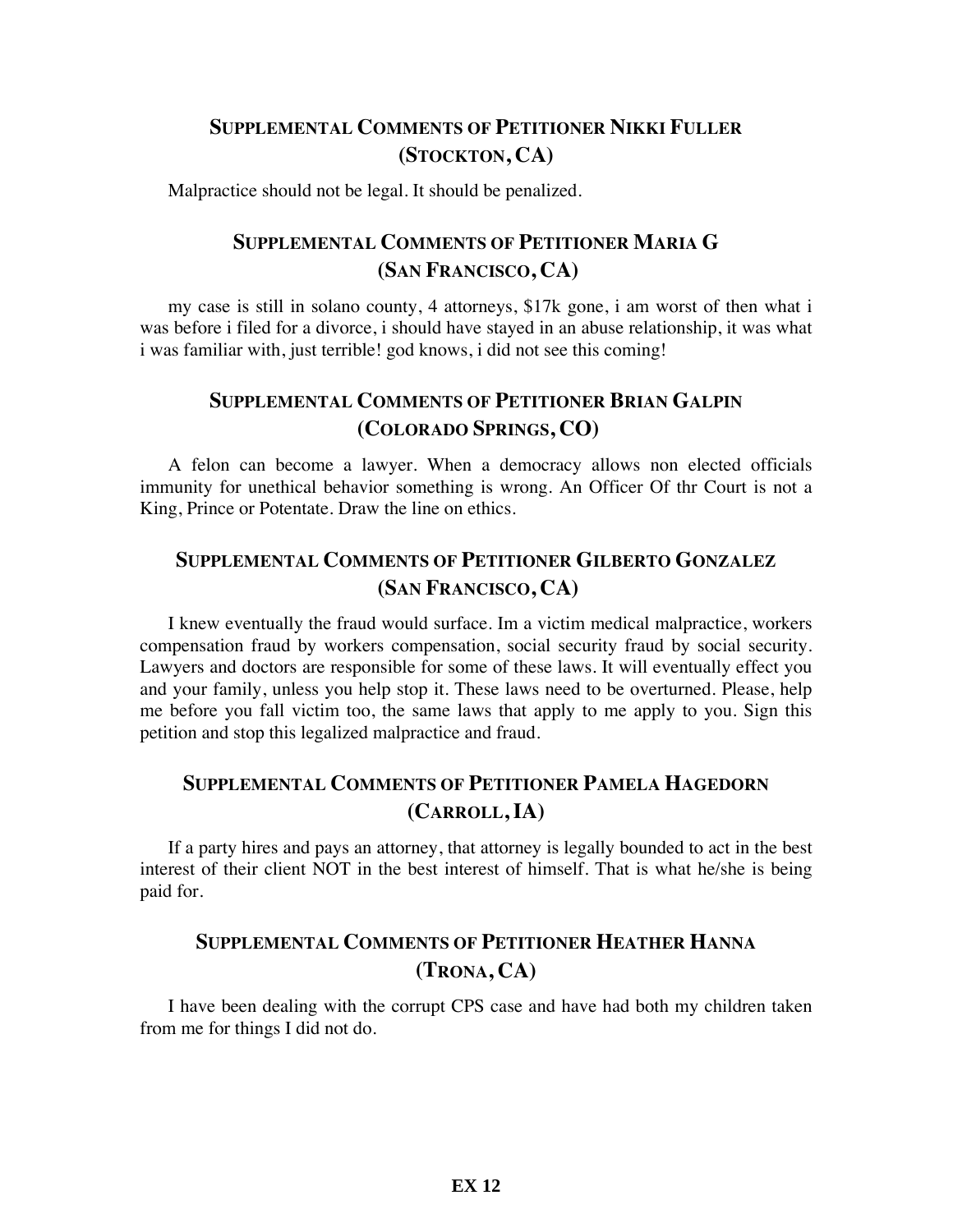# **SUPPLEMENTAL COMMENTS OF PETITIONER GLEN HARRIS (ORANGEVALE, CA)**

I'm signing this petition because thaosands of lives, innocent children and parents are being ripped from one another by a family court system that is corrupt, callous, unethical and deceptive. Child Protective Services is not protecting children. They are destroying the lives of their parents which automatically damages the future of the children. The future of our society is being greatly effected my this legal malpractice.

#### **SUPPLEMENTAL COMMENTS OF PETITIONER CINDA HAZLEWOOD (KING GEORGE, VA)**

My [husband and other relatives] were victims of legal abuse to fleece both estates through [XXX] County District Court, in [City A], Kansas.

#### **SUPPLEMENTAL COMMENTS OF PETITIONER LESLIE HAZLEWOOD (KING GEORGE, VA)**

My wife and I are victims of fraud of the court in [XXX] County Kansas

# **SUPPLEMENTAL COMMENTS OF PETITIONER DANIEL HEINS (ALBANY, NY)**

I feel cheated by my lawyer 5k sold me out and lied.

# **SUPPLEMENTAL COMMENTS OF PETITIONER DONALD HESS (PANAMA CITY BEACH, FL)**

This is leagal corruption. Since when is a lawyer not held accountable for a horrible job or collusion? This is wrong and goes against everything I stand for.

# **SUPPLEMENTAL COMMENTS #1 OF PETITIONER CAROL HILL (ARNOLD, MO)**

Check out the documentary The Red Pill.

#### **SUPPLEMENTAL COMMENTS #2 OF PETITIONER CAROL HILL (ARNOLD, MO)**

This has to stop we are destroying our children. We need to start doing what is the best interest of the children. Not making the corrupt people in our judicial system richer.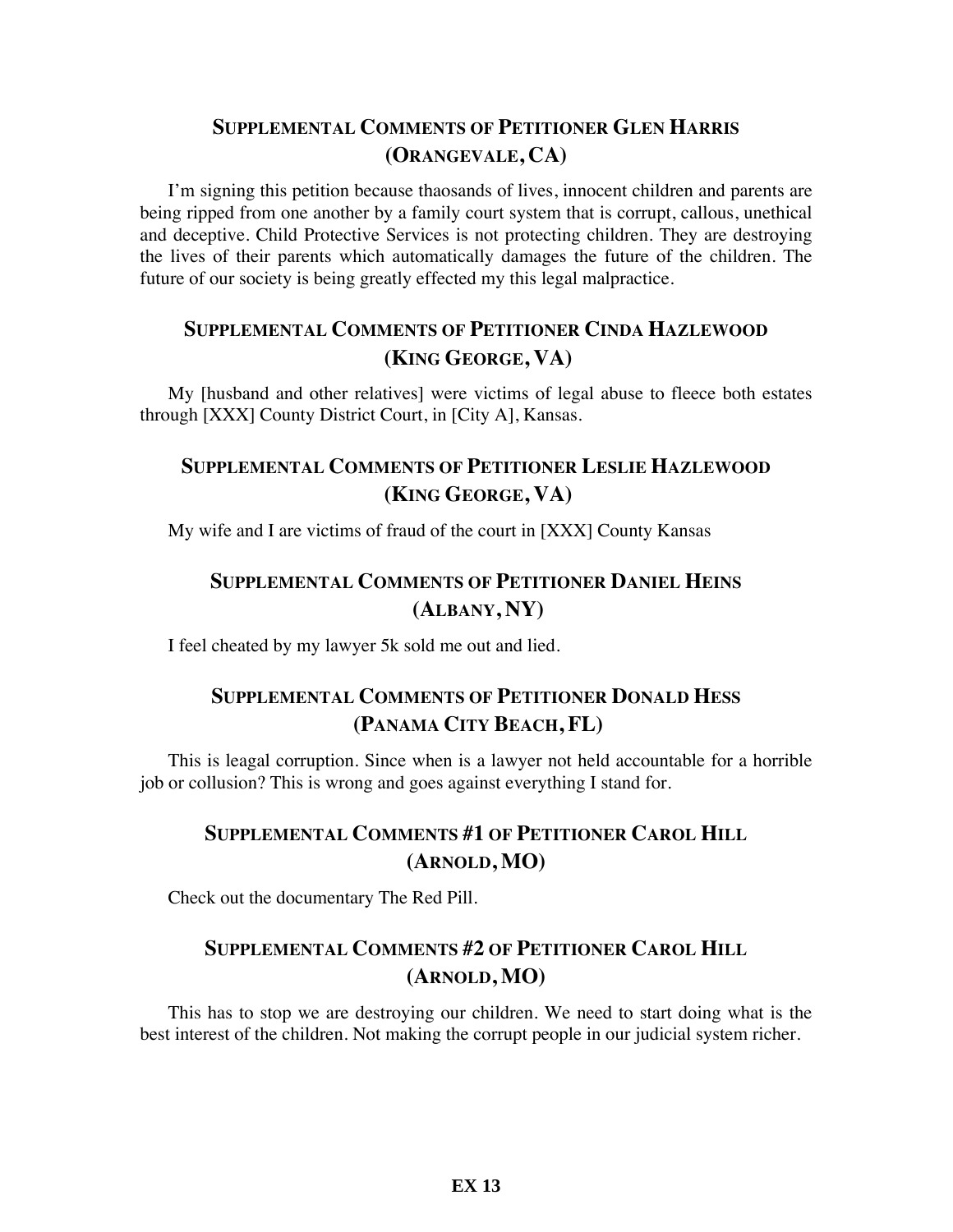### **SUPPLEMENTAL COMMENTS #3 OF PETITIONER CAROL HILL (ARNOLD, MO)**

I am signing this because the same thing is happening in Jefferson county Missouri they have done it to my family. Kids best interest need to b first.

### **SUPPLEMENTAL COMMENTS OF PETITIONER KEITH HILL (HALEWOD, UK)**

The rights of the individual should be first most thought of any judicial system not the depth of the judiciary's pockets. If a person is found guilty let it be due consideration of fact and law.

# **SUPPLEMENTAL COMMENTS OF PETITIONER SARA HOFFMAN (GREER, SC)**

Attorneys should be half accountable for incompetence and misguided decisions that aren't in the best interest of their client. For many, going into mediation with a bully is futile.

# **SUPPLEMENTAL COMMENTS OF PETITIONER ALEAH HOLLAND (BROOKLYN, NY)**

Spiritual wickedness in high places. Our legal system in under the control of satan.

# **SUPPLEMENTAL COMMENTS OF PETITIONER STEVE HOLMES (SACRAMENTO, CA)**

lawyers were scummy before, Do we really want them to be worse?

## **SUPPLEMENTAL COMMENTS OF PETITIONER EMILY HORN (SUMTER, SC)**

I am tired of the corruption in Sumter, SC family court.

# **SUPPLEMENTAL COMMENTS OF PETITIONER SUZANNE HUNTER (NIPOMO, CA)**

Lawyers & politicians who r lawyers get away with way too much in this state

## **SUPPLEMENTAL COMMENTS OF PETITIONER CHRISTINA JACKSON (FORT WORTH, TX)**

This is outrageous!

#### **EX 14**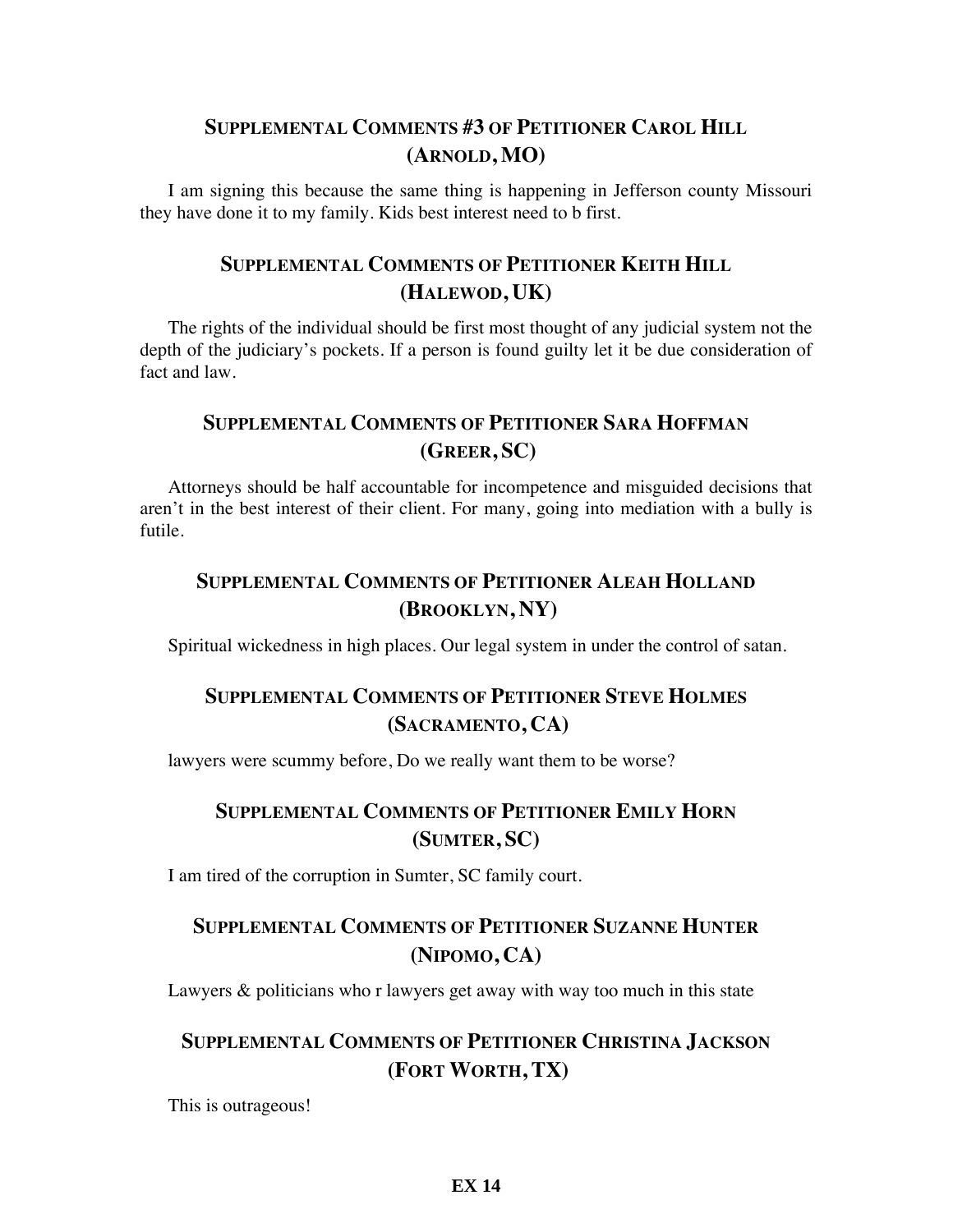# **SUPPLEMENTAL COMMENTS OF PETITIONER JENNY JAMES (PENN VALLEY, CA)**

There is much corruption and lying in settlement/mediation conferences.

# **SUPPLEMENTAL COMMENTS OF PETITIONER DOC JAMIESON (LOGANHOLME DC, AUSTRALIA)**

Some Judges and lawyers are corrupt and need to removed

# **SUPPLEMENTAL COMMENTS OF PETITIONER MICKEY JEAN GRESHAM (SAN JOSE, CA)**

I am a victim of law malpractice and corruption of family court appointed crooked as he'll bought and paid off family legal advocates in [XXX] county [city name] California by county counsel crooked judge I [name] my lawyers yeah real great lawyers not [name] and [name]. They never worked for me or my son and need to be disbarred.

#### **SUPPLEMENTAL COMMENTS OF PETITIONER SPENCER M. JIMERSON, JR. (SALAMANCA, NY)**

I'm signing because America is supposed to a free and "just" nation! Nothing about this contrived legalized malpractice law is JUST

# **SUPPLEMENTAL COMMENTS OF PETITIONER CHELTA JONES (FRUITA, CO)**

It's the right thing to do. This has to be stopped.

## **SUPPLEMENTAL COMMENTS OF PETITIONER JULIA JONES (BOSTON, MA)**

I've been taken advantage of attorneys in California and I know many others who have. Malpractice cannot be legal.

# **SUPPLEMENTAL COMMENTS OF PETITIONER FATIMA KATUMBUSI (RANCHO CORDOVA, CA)**

I was dupped by several California legalized malpractices.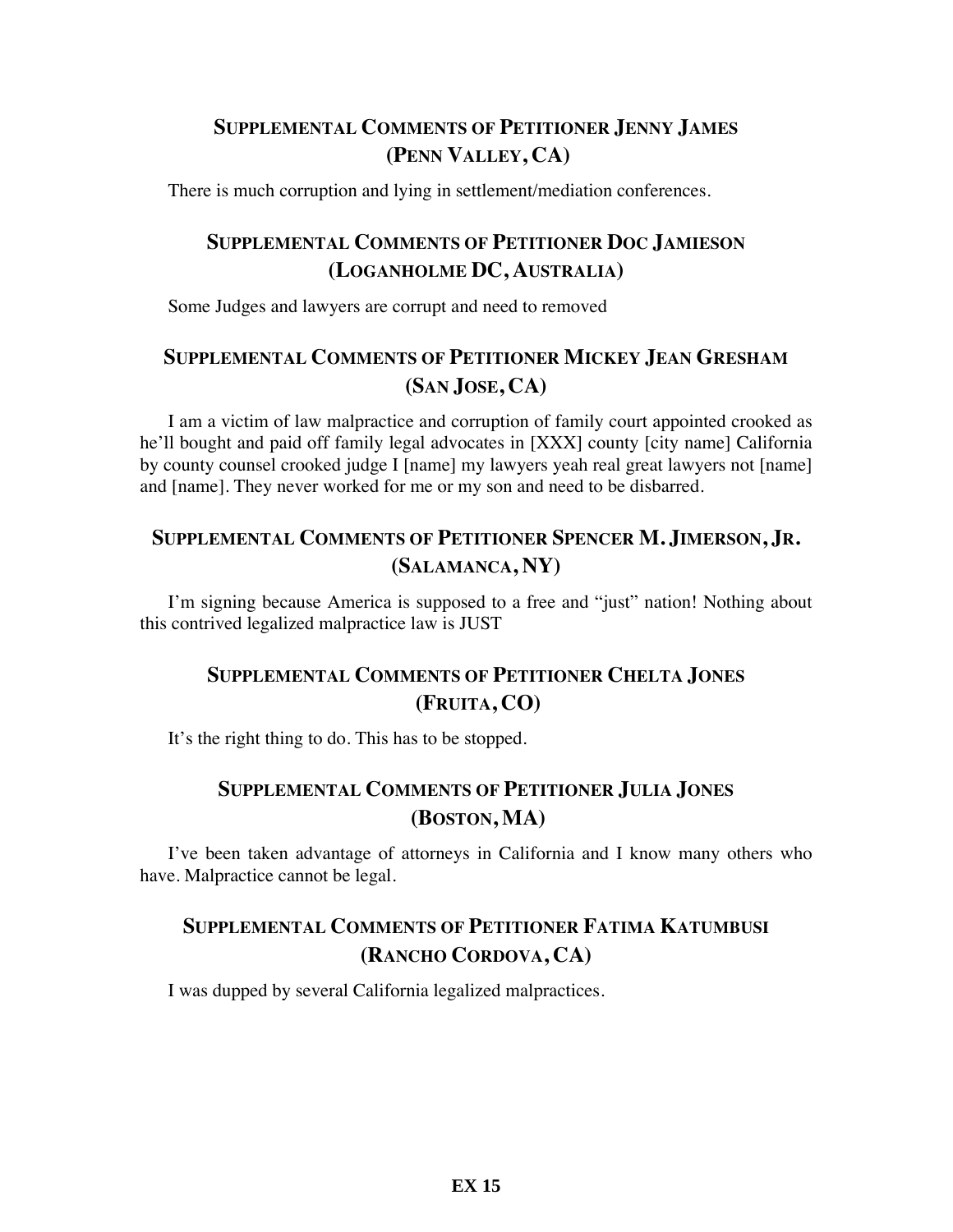#### **SUPPLEMENTAL COMMENTS OF PETITIONER KATHLEEN KAVANAGH (NEW YORK, NY)**

This is outrageous! Lawyers spend 12 years in school learning the legal system. The person hiring them has zero knowledge and must trust this person with their very lives. The lawyers must be held accountable! This is the USA.!!

# **SUPPLEMENTAL COMMENTS OF PETITIONER GWENIVERE KELLEY (HUDSONFALLS, NY)**

Purple Hearts Missions Possible & Healthy Horizons; Native American Warriorz Task Force Putting an end to crimes against humanity! NOW! #anticorruption #antihumantrafficking #MMIW Please also sign and share this https://www.change.org/p/barack-obama-michelle-obama-joe-biden-hillary-clinton-billclinton-loretta-lynch-bill-schuette-judy-emmons-rick-snyder-ant-human-traffickingactivist-abolitionists-all-good-people-everyw-let-s-put-and-end-to-abuse-of-powercorruptionand?recruiter=76125153&utm\_source=share\_petition&utm\_medium=copylink TY!

# **SUPPLEMENTAL COMMENTS OF PETITIONER SYLVIA KING (SALT LAKE CITY, UT)**

WE NEED ETHICS AND A MORAL COMPASS TO BE PART OF OUR LAW SYSTEM. STOP LEGALIZED MALPRACTICE.

# **SUPPLEMENTAL COMMENTS OF PETITIONER CODY KISSEL (EVANSVILLE, IN)**

I'm signing because its an act that has had horrendous outcomes brought upon by a person that a client is supposed to be able to trust by the wording in many laws stating the neutrality, unbiased, obligations attorneys are required to pursue once they have accepted a clients payment therefor they have accepted into a client/attorney contract that should not need written requirement for they act as a person in knowledge of law, but then therefor they must knowingly commit premeditated theft and knowing that you have commited a felony by stealing thousands of dollars is by no means a simple malpractice, it is a criminal act that should be deemed illegal and it should disbar any attorney caught doing the felony theft. I sign because I'm in a custody battle in Indiana and have been lied to by my attorney, have had him make "behind the curtain" deals with opposing councel, and have had an attorney say they would help and instead keep my payment by saying it was legal fees for telling me things that I already knew in which I was the one asking him why wouldn't several different ways to proceed in my case work since by law there was requirements that the other has failed to meet as he would simply reply that he "just don't like that idea". Well we don't write ideas in law books, if citizens face punishment, then so should citizens that happen to know law or are recieve a paycheck as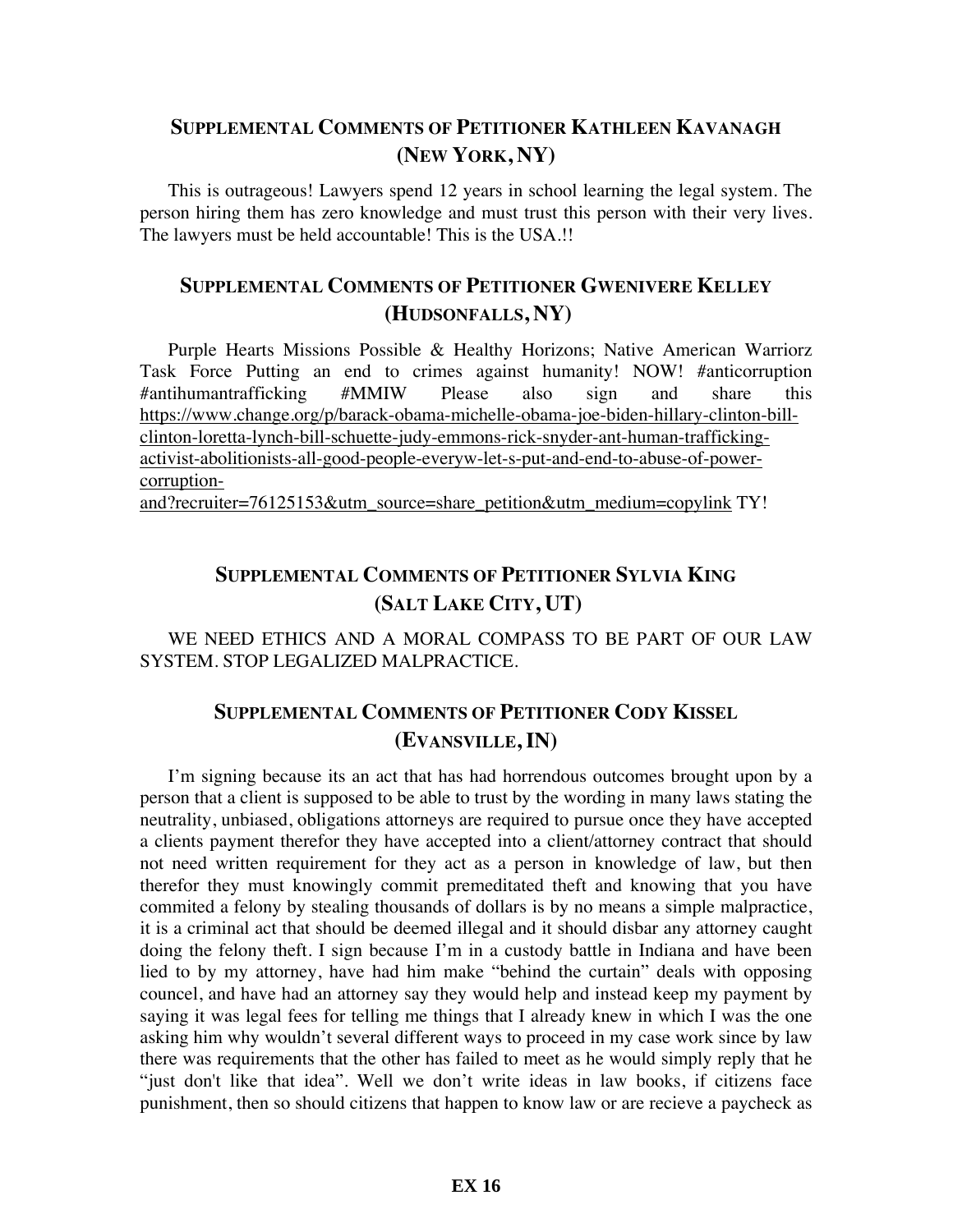government employees. I have suffered, my kids have suffered, and almost 75% of the population has suffered due to the rampant misuse of power and illegal activities that get carried out daily in what was once a system of "justice". Anyone who agrees with this "do as I say, not as I do" lawmaking is a disgust to this great nation and should be treated as some of the lowest forms of trash for they have used deception and lies to destroy what was supposed to let us know right from wrong in conflicting situations. I strongly suggest disbarment of all attorneys that practiced this illegal malpractice in all senses either it be past, present, or future. I'm a 28 year old single father that has been ruined over this corruption, so I still have a long life to preach about the illegal activity labeled as supposed justice and I refuse to be silenced spreading my knowledge about it, so I'd rather see it changed immediately and California has a chance to be the first to step up and say this needs to be stopped now. The rest of the country will follow as ones who represent greed are phased out by ones who represent truth. Remember honesty is the best policy, so why do we teach our kids that when those in power lie to earn a living? How can we trust attorneys to protect our interests when they can commit crimes if it better serves their interests instead? How can trial be fair if only one side has honest representation? How can they call themselves mediators when they are actually playing the role of an agitator? Lastly, being able to live as such speaks pages about their characters and some of the worst felons have not even stopped to the lows they have to earn a dollar. They should be disgusted and ashamed of themselves because the rest of the people sure are already feeling that towards them. Shame on the offenders and supporters of illegal malpractice.

# **SUPPLEMENTAL COMMENTS OF PETITIONER PATTY KNIGHT (OKLAHOMA CITY, OK)**

[XXX has] been betrayed by three attorneys, one judge, and one GAL in one case that was allowed to drag out over six years. [Child A] was given to a sexually abusive parent because of the corruption of attorneys, family courts and judges. If our children are our future don't we owe it them to get it right.

# **SUPPLEMENTAL COMMENTS OF PETITIONER SIMON LAIMEBURNER (AUSTRALIA)**

I face lawyers barristers and majestrates that have fabricated court documents I have evidence of them perverting the course of natural justice and supplied it to the legal service commissioner whom inturn replied with an illegal response not registered in their system,if you alter a court seal with a biro to change the dates it is seen as a very serious crime but if a lawyer barrister and majestrate get together and do it it is ok,why?they are allowed to pervert the course of natural justice this is so wrong and I shutter to think how many times they have done this before to other people whom would be blind to their high profile corruption.everybody should be under one law..what kind of place can go forward with lawyers barristers and judges allowed to breach the written law acts and general citizen must comply or be jailed..is this ok?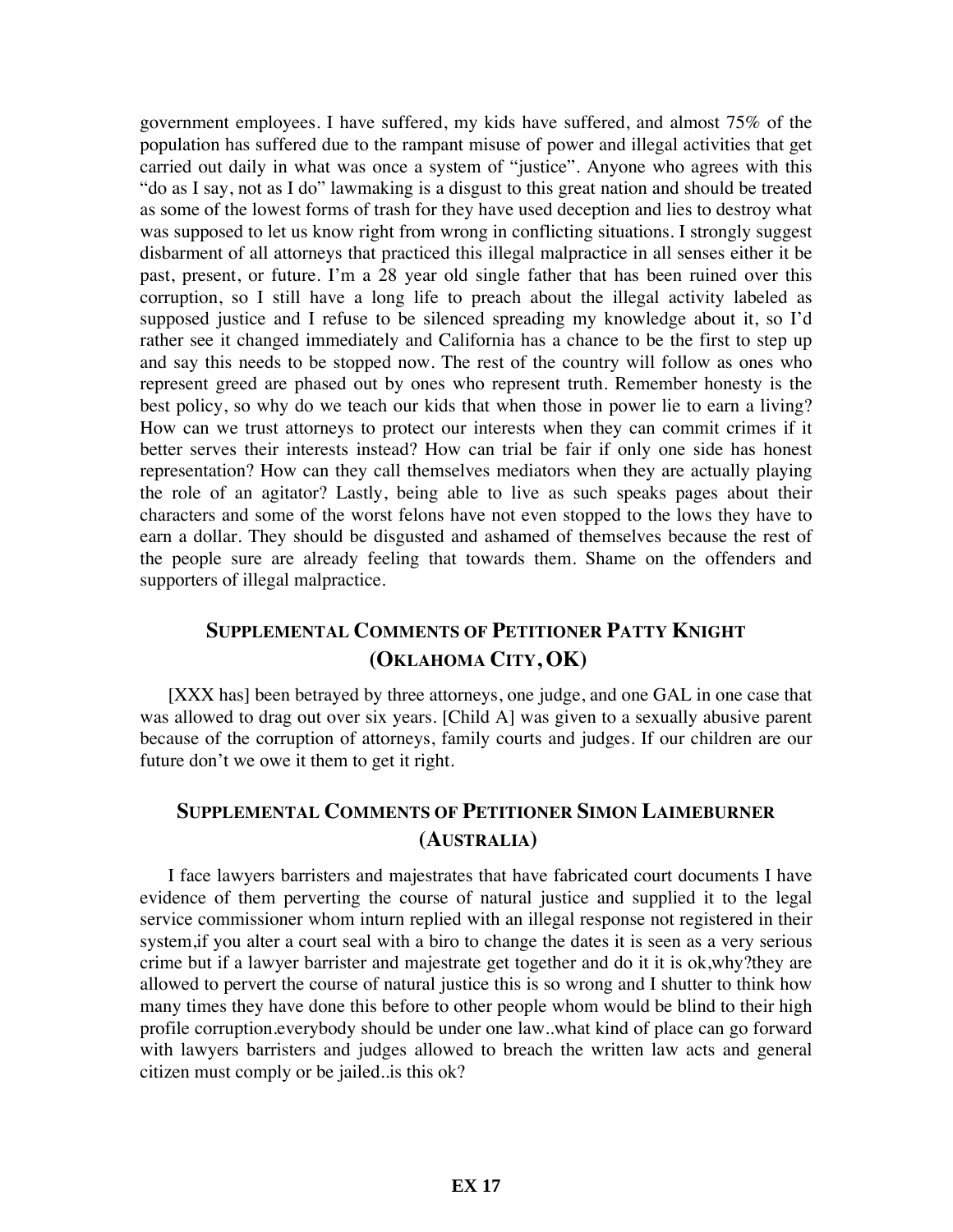### **SUPPLEMENTAL COMMENTS OF PETITIONER JEFFREY LEWIN (AMAZONIA, MO)**

Because California family court laws suck. it is happening to me

# **SUPPLEMENTAL COMMENTS OF PETITIONER P. LOPEZ (CHULA VISTA, CA)**

malpractice must be illegal ALWAYS !!!!!!!!!!!!!!!

# **SUPPLEMENTAL COMMENTS OF PETITIONER KELVIN LORD (HIGH HURSTWOOD, UK)**

more truth,discernment balance integrity ,honour and real justice needed in all courts worlwide

# **SUPPLEMENTAL COMMENTS OF PETITIONER FRANCES LOUIS (ROTORUA, NEW ZEALAND)**

In NZ Aotearoa Children are Sacred.

# **SUPPLEMENTAL COMMENTS OF PETITIONER DAVID LUDY (PHILADELPHIA, PA)**

Lawyers are human trafficking children for Title 4-d false federal filing.

#### **SUPPLEMENTAL COMMENTS OF PETITIONER SEAN LYON (VALRICO, FL)**

It might not be my state, but citizens must help each other regardless of location, situation, gender, race and/or sexual preference.

# **SUPPLEMENTAL COMMENTS OF PETITIONER STEVE MACK (LOS ANGELES, CA)**

https://twitter.com/flkeysattorney/status/685557331573235712

# **SUPPLEMENTAL COMMENTS OF PETITIONER ROSITA MARTIN (BALTIMORE, MD)**

America! ... Damaud Martin Matters. http://signon.org/sign/accountability-and-justice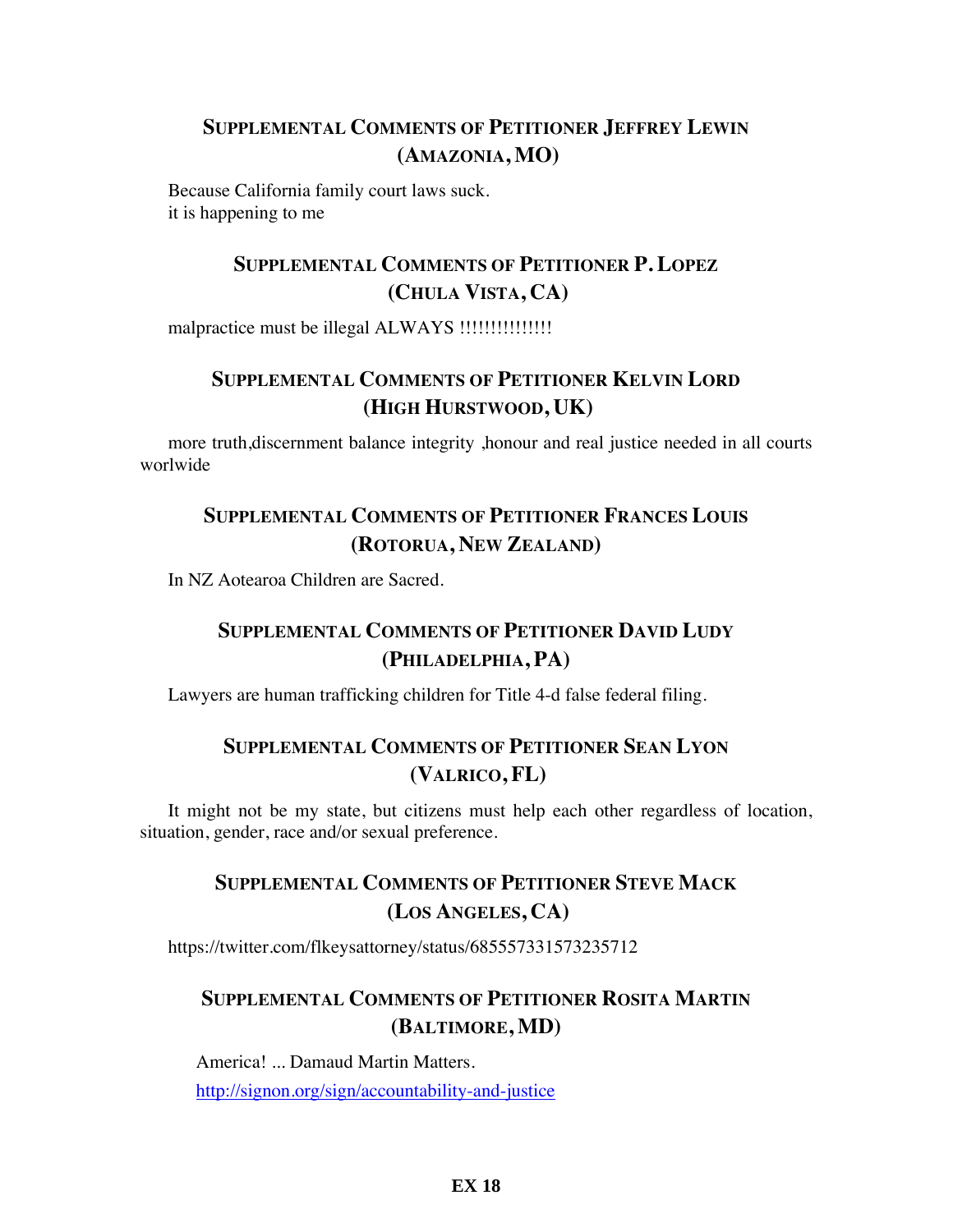Research: The Baltimore Sun, "For Kids, a Safety Net in Tatters" (April, 2008)

Foster Care is a cesspool of sadistic perverts who access innocent children for their diabolical agendas such as medical and sexual abuse.

Accountability and Justice: END Medical Abuse and Foster Care Corruption. .... For the BETTERMENT of humanity.

#### **SUPPLEMENTAL COMMENTS OF PETITIONER YOURANON MASK (ENGLAND, UNITED STATES)**

It shouldn't even happen in the first place. They cheat and steal, last time I remembered, that was illegal.

#### **SUPPLEMENTAL COMMENTS OF PETITIONER VICKI MCC (ACME, CANADA)**

Way to take advantage of the vulnerable and emotionally distressed. \*This\* is what gives lawyers the slime-ball reputation they so often deserve.

# **SUPPLEMENTAL COMMENTS OF PETITIONER TINA MCCRANIE (MANSFIELD, TX)**

This is criminal. We must stop this abuse.

### **SUPPLEMENTAL COMMENTS OF PETITIONER JOHN MCGRATH (MINNEAPOLIS, MN)**

American Citizen's need to wake up to the fact that Lawyer's & Judges are directly responsible for every single injustice, income inequality, & the destruction of Democracy because they have no oversight, no checks & balances, & basically operate as an Organized Crime Syndicate.

### **SUPPLEMENTAL COMMENTS OF PETITIONER SHARIE MEDURI (CROZET, VA)**

Dss corruption in [XXX] county va

# **SUPPLEMENTAL COMMENTS OF PETITIONER GENE MICAHEL (EAST MEADOW, NY)**

This is rampant in Ny state also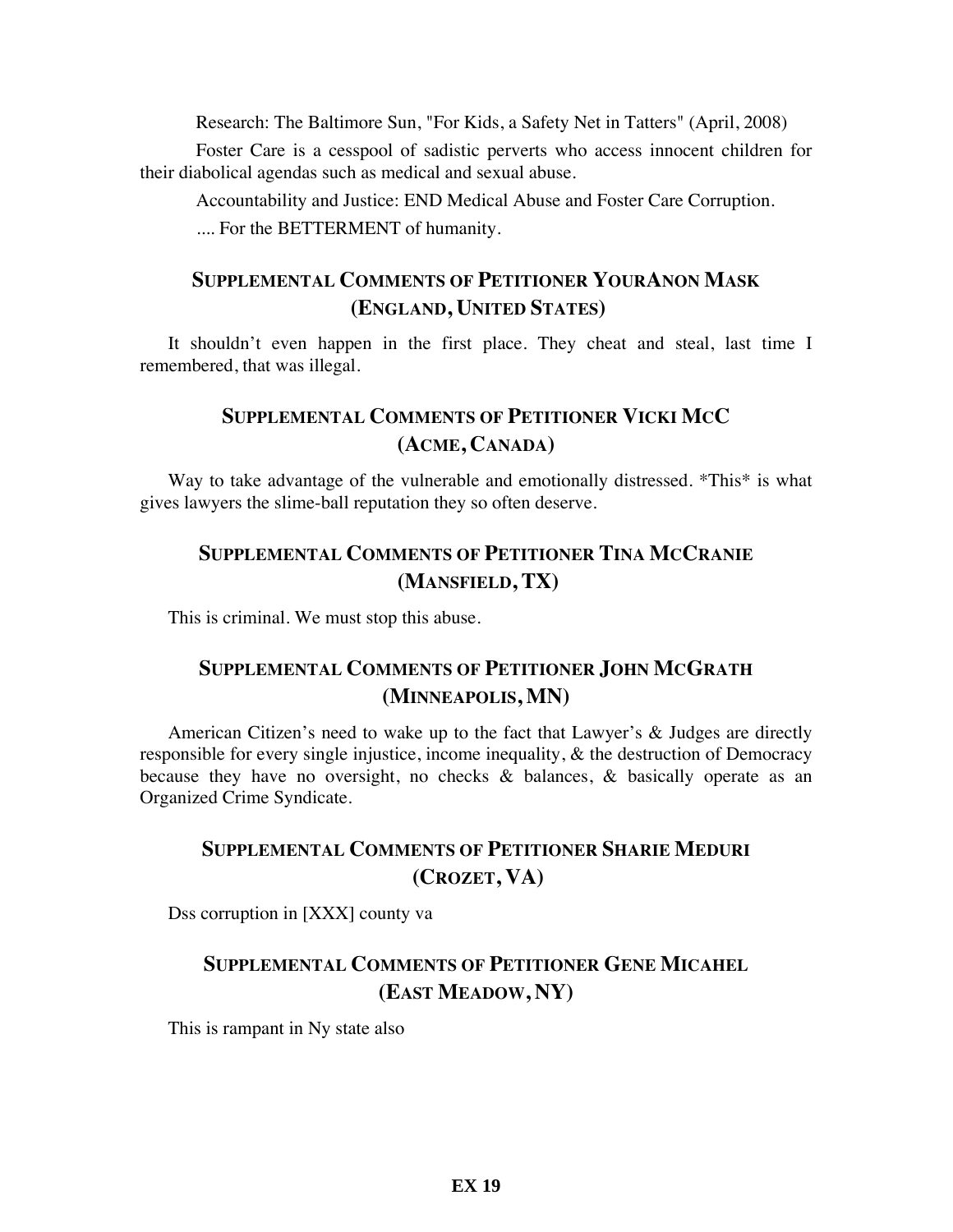#### **SUPPLEMENTAL COMMENTS OF PETITIONER KIM MILLER (FLORESVILLE, TX)**

This is wrong! It should be illegal everywhere. Please reconsider, I'm totally against this! It seems corrupt to me. I'm outraged to think malpractice would ever be legal. Makes no sense!!

# **SUPPLEMENTAL COMMENTS OF PETITIONER KAT MONAGHAN (IONE, CA)**

This is a "no-brainer" … MAL-PRACTICE is bad, evil, malevolent and should be ILLEGAL. People who do bad things and hurt others need to be held accountable.

### **SUPPLEMENTAL COMMENTS OF PETITIONER SETH NASI (OSHKOSH, WI)**

this is treason and against the Constitution

### **SUPPLEMENTAL COMMENTS OF PETITIONER KAREN NEATON (AUSTRALIA)**

I have suffered personally at the hands of lawyers and judges that caused harm.

### **SUPPLEMENTAL COMMENTS OF PETITIONER YVONNE NEYLAND (NEW ORLEANS, LA)**

Corruption in government will not be tolerated follow the Constitution which is the law of the land for you lawless.The Evil will vaporize as such.

# **SUPPLEMENTAL COMMENTS OF PETITIONER RUTH NICHOLS (ORANGE, CA)**

Family Court system needs reform!!!!!!

#### **SUPPLEMENTAL COMMENTS OF PETITIONER VERONICA NISSAN (BAKERSFIELD, CA)**

It is my belief (education&personal experience) that due to this allowance of criminal negligence (it's fraud & theft) that I have lost custody of my child whom I love more than any words could give merit to. I'm missing out on making meals for my child, helping him with school work, watching tv and playing games, having the opportunity to discipline him (my way which I know it's safe) making sure he's saying his prayers and learning how to be behave correctly in specific situations.. Most of all just having him around to hug on whenever I want, to talk to him without judgement or having some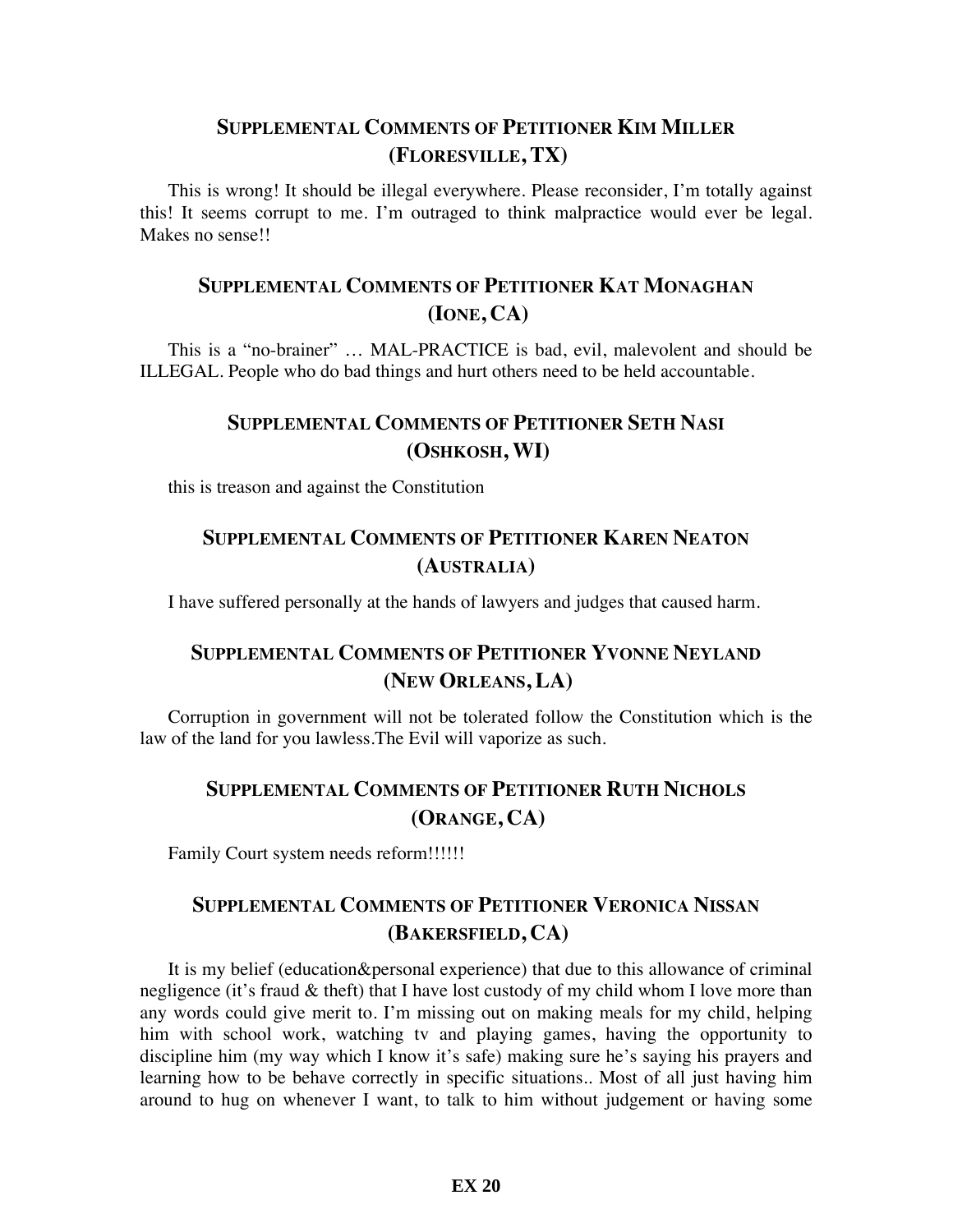other adult hang over my shoulder making me feel dirty, "unfit" and like a criminal. I am outraged by my current reality and if I could find an atty who would take my case on a good faith basis I would be back in court not only to recover my rights as his mother, but to protest those responsible and suing for damages in civil court. Time is of the essence as he's 10 years old and growing. I've already missed his last two birthday's, a Mother's Day, the last two 4th of July's, Thanksgivng Christmas 2013, and this horrible Christmas around the corner. His father wants me completely out of the picture because he decided he wanted a new wife therefore; he did just as he said from the beginning he was going to do, made her my child's new mother and doesn't have to pay me a "damn dime." He was successful in his ruining my life with his smear campaign, controlling and abusive tactics, all with the help of family court which should have been on my side protecting me and my child in the first place. If they had done their job ( if correct policies and processes where in place) they would have known what kind of situation they were dealing with which would have shielded me from two more long painful years of torment even after he had already left. I also would not be homeless right now. Which the court is aware of and went ahead and erased the \$9,000 he owed and cancelled my support orders all together. The court doesn't care how hard I worked for YEARS to lose it all because my husband lied, stole and cheated after he changed his mind about the vow's he promised to me. The court doesn't care that they placed my son with two abusive personalities that both have a documented record of. I miss my son, I think its more than unjust verdict. I think it the worst form of cruelty and an example of inhumanity.

### **SUPPLEMENTAL COMMENTS OF PETITIONER N. O'DWYER (DUBLIN, IRELAND)**

I've rarely heard anything as bad as this. Short of death by drone.

#### **SUPPLEMENTAL COMMENTS OF PETITIONER NNAMDI OBI (ABUJA, NIGERIA)**

I think it's criminal for attorneys to mess peoples lives up because without their consent or permission

# **SUPPLEMENTAL COMMENTS OF PETITIONER DEON ON (SAN ANTONIO, TX)**

#### TIME FOR CHANGE

#### **SUPPLEMENTAL COMMENTS OF PETITIONER JOHNPAUL ORTEGA (BAKERSFIELD, CA)**

This is a ridiculous, if not down right dirty!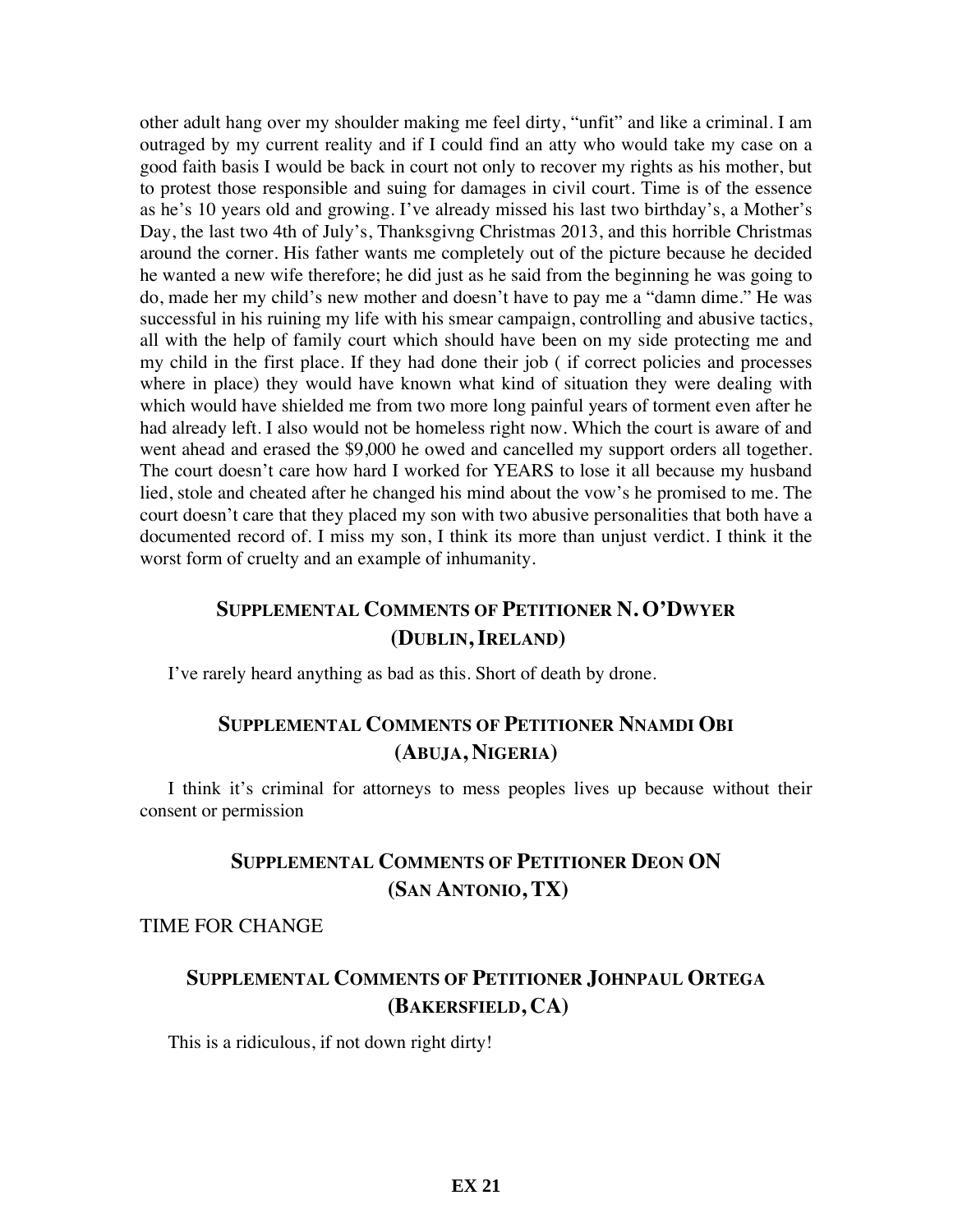### **SUPPLEMENTAL COMMENTS OF PETITIONER WILLIAM OVERCASH (OCKLAWAHA, FL)**

Corruption must stop. The whole legal system has risen to control the governments and set different rules for themselves than the rest of the country.

# **SUPPLEMENTAL COMMENTS OF PETITIONER ELIZABETH PALLETT (CARRUM DOWNS, VICTORIA, AUSTRALIA)**

Its time lawyers and judges where made to uphold the rule of law, common law and human rights above corporate and admiralty laws. We the people demand our rights and protections returned.

# **SUPPLEMENTAL COMMENTS OF PETITIONER DANA PARFITT (DRYDEN, CANADA)**

Attorneys suck

#### **SUPPLEMENTAL COMMENTS OF PETITIONER JENNIFER PARKHURST (MINNEAPOLIS, MN)**

I have personal experience with this from [a] recent divorce trial. [XXX] now has primary custody of [Child YYY] with autism. He won't accept the diagnosis. [YYY has] been the primary caretaker and the only one involved with the schools. [XXX] is an alcoholic, addicted to narcotics and is verbally/emotionally abusive. The GAL assigned to [this] case has previously been sued for corruption - misrepresentation of the facts, leaving out important information and and making false statements. In addition, it's known that she has taken bribes. The system is corrupt and needs to change - especially for the well-being of innocent children.

# **SUPPLEMENTAL COMMENTS OF PETITIONER MARTHA PETERS (SUN CITY, CA)**

I sued my attorney for malpractice after he put me under duress, forcing me to accept a settlement of only \$12,000 on a loss of over \$950,000. The court let him win despite an illegal clause in his representation that required me to accept "any settlement offer presented". Such a clause takes from the client their right to accept or reject an offer. The court let him win and I have been living in my car. I lost my entire retirement funds in unsuitable margin trading the brokerage allowed me to do. I am a widow who had no prior training or experience in trading.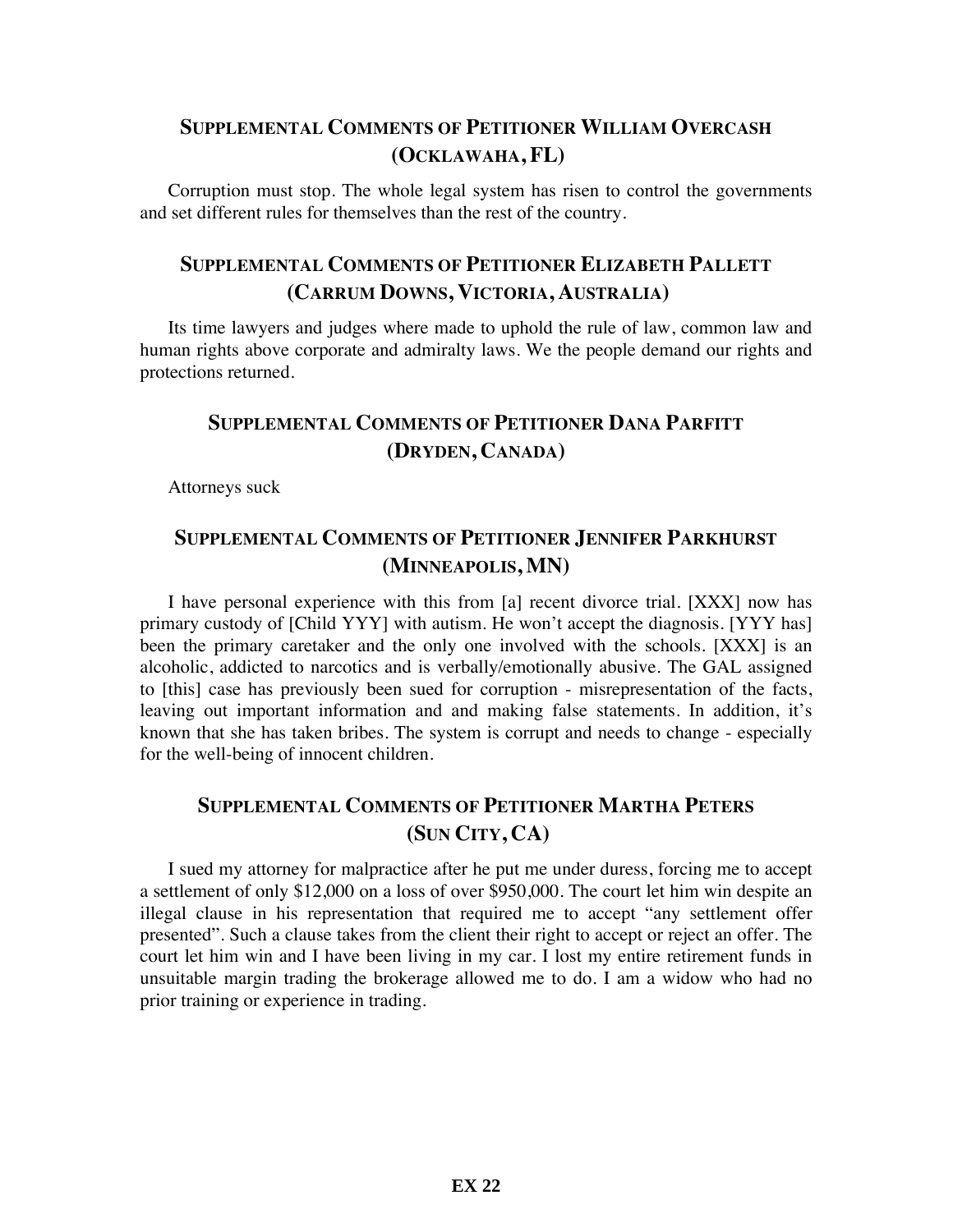#### **SUPPLEMENTAL COMMENTS OF PETITIONER MARYANN PETRI (GIRARD, PA)**

I had a similar experience that happened to me right before a custody issue and it was absolutely unfair, hurtful, and bordering on the insane on the part of the attorney that was representing me at the time.

## **SUPPLEMENTAL COMMENTS OF PETITIONER TINA PO (LEVITTOWN, PA)**

I have been a victim of malpractice. As a victim of Domestic Violence, I was forced to sign a contract with my legal aid attorney that forbid me from calling 911, when I was threatened by my perpetrator. Mind you he had already violated the Protective order 4 times resulting in 5 Misdemeanors that resulted in bruising of the other protect party on the PFA.

She wanted me to call HER to get it "OK'd" first.

### **SUPPLEMENTAL COMMENTS OF PETITIONER APRIL POLLEFEYT (ARLINGTON, TX)**

its wrong all corruption is

# **SUPPLEMENTAL COMMENTS OF PETITIONER ANNIE PROCHERA (CARLSBAD, CA)**

#### THE SYSTEM IS CORRUPT AND THIS NONSENSE MUST STOP

### **SUPPLEMENTAL COMMENTS OF PETITIONER SHARON PROUDFOOT (CARROLTON, OH)**

Doctors work for their patients and should be held accountable for their actions!

## **SUPPLEMENTAL COMMENTS OF PETITIONER JOE Q. PUBLIC (LOS GATOS, CA)**

Please see our petition too — our group in California is very large and we are getting very loud!

# **SUPPLEMENTAL COMMENTS OF PETITIONER TINA PULS (RIVERSIDE, CA)**

I am a victim of California's legalized attorney malpractice. I have noticed that this has been happening since the 90's. Complaints are not investigated. Undoing the damage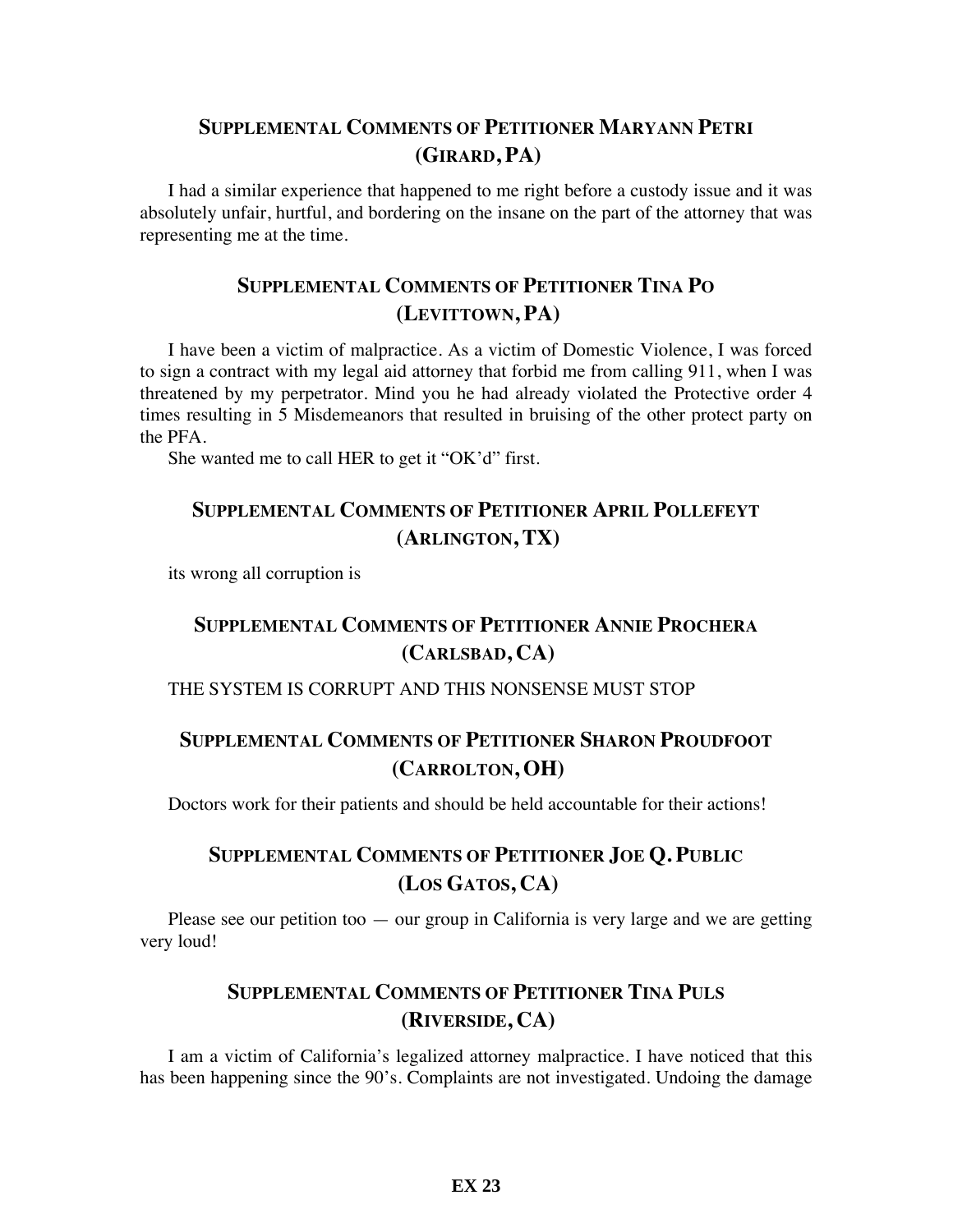these attorney's do is not only extremely costly but all but impossible to do. It has become very apparent there is collusion going on.

# **SUPPLEMENTAL COMMENTS OF PETITIONER NAT REESE (JACKSONVILLE, FL)**

no lawyer in the state of florida will take my case against there boss in case, david n. reese v. john f. harkness, jr., executive director, the florida bar.

#### **SUPPLEMENTAL COMMENTS OF PETITIONER BARBARA RICHARDS (STAFFORDSHIRE, UK)**

All these things were done to me, these criminal malpractices are being done here in the UK

# **SUPPLEMENTAL COMMENTS OF PETITIONER ROSE RICHMOND (FORT WORTH, TX)**

Lawyers are allowed to be criminal and negligent without consequences. STOP THIS

# **SUPPLEMENTAL COMMENTS OF PETITIONER MICHELLE RIGNEY (BONAIRE, GA)**

Definitely agree and have suffered through attorneys committing malpractice and going unchecked.

## **SUPPLEMENTAL COMMENTS OF PETITIONER ALLENE ROBINSON (CLEMMONS, NC)**

Clients deserve protection.

## **SUPPLEMENTAL COMMENTS OF PETITIONER SANDRA ROBINSON (TROY, ME)**

Everyone needs to be held accountable including lawyers

## **SUPPLEMENTAL COMMENTS OF PETITIONER LAURA ROBITSCHEK (CLOVIS, CA)**

I work in the legal field and they are all rats.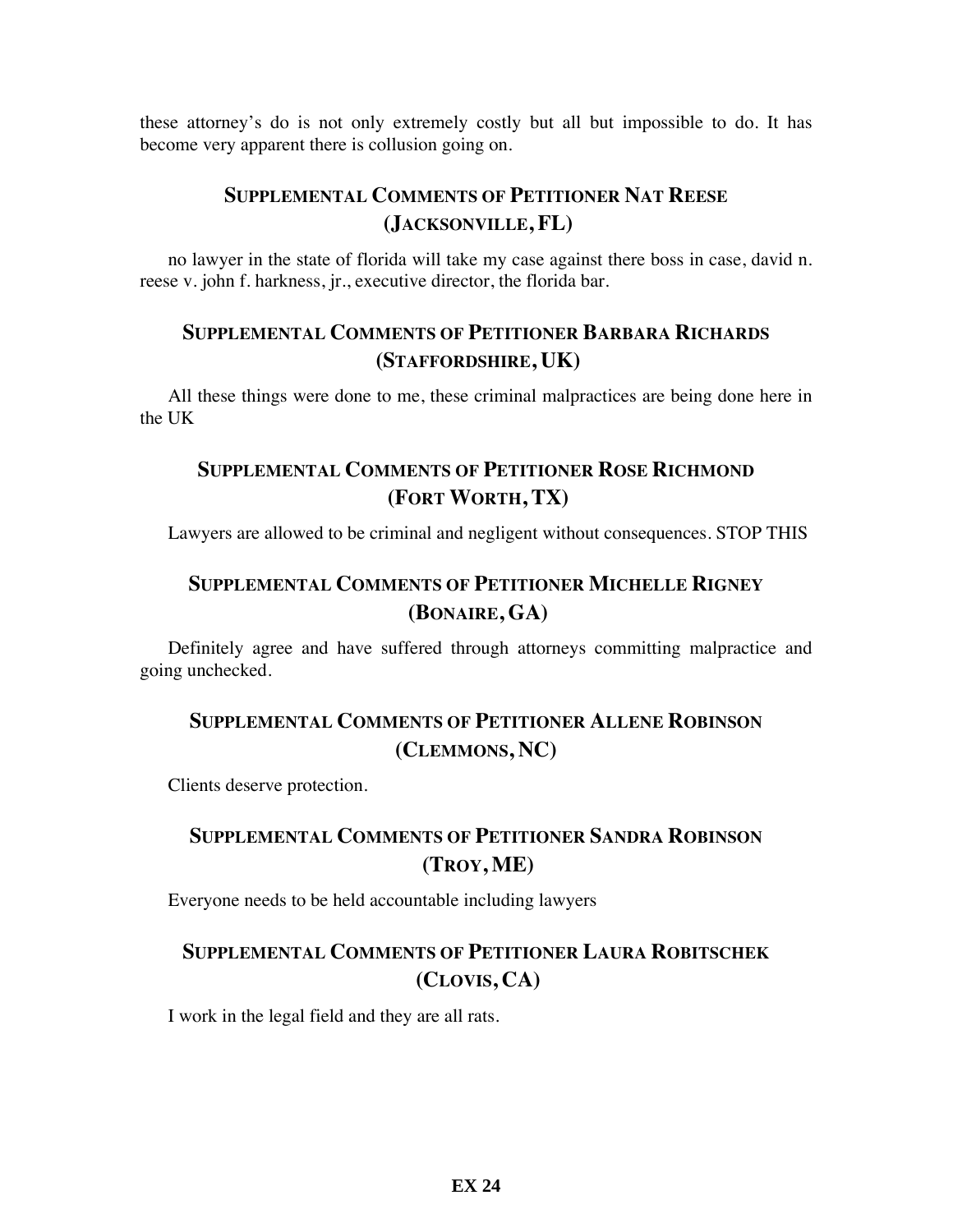### **SUPPLEMENTAL COMMENTS OF PETITIONER MARGARET ROMBERGER (ROME, NY)**

A follower on Twitter asked me to sign,and I agree with the aim of the petition.

## **SUPPLEMENTAL COMMENTS OF PETITIONER KATHERINE ROSAS (SALINAS, CA)**

Corruption in the court public defenders not representing the best interest of [an infant] resulting in him being adopted to complete strangers this has to end along with cps RICO RICO

#### **SUPPLEMENTAL COMMENTS OF PETITIONER LINDA ROSCH (WASHINGTON, DC)**

I have watched legalized malpractice work to destory the wellbeing of a friend of mine, and it is the WORST THING IN THE WORLD TO BEHOLD. You criminal S ITS. I guess you all are kissing the rear-parts on Monsanto.

#### **SUPPLEMENTAL COMMENTS OF PETITIONER DANIEL ROSE (CANBERRA, AUSTRALIA)**

I once farted on my ex gf and my crook attorney sold me out

# **SUPPLEMENTAL COMMENTS OF PETITIONER ROBIN ROULEAU (AUSTIN, TX)**

It's is unacceptable where are the checks and balances of justice while this unethical behavior is tolerated?

#### **SUPPLEMENTAL COMMENTS OF PETITIONER BETTY SCHERMERHORN (RICHFIELD SPRINGS, NY)**

 $[X's]$  attorney asked  $[X]$  to with draw  $[X's]$  custody papers so the county could have [X's] granddaughter.

#### **SUPPLEMENTAL COMMENTS OF PETITIONER ALVIN SCHLANGEN (FREEPORT, MN)**

This commercial excuse for law is reckless and irresponsible. Fraud and liberty do not mix.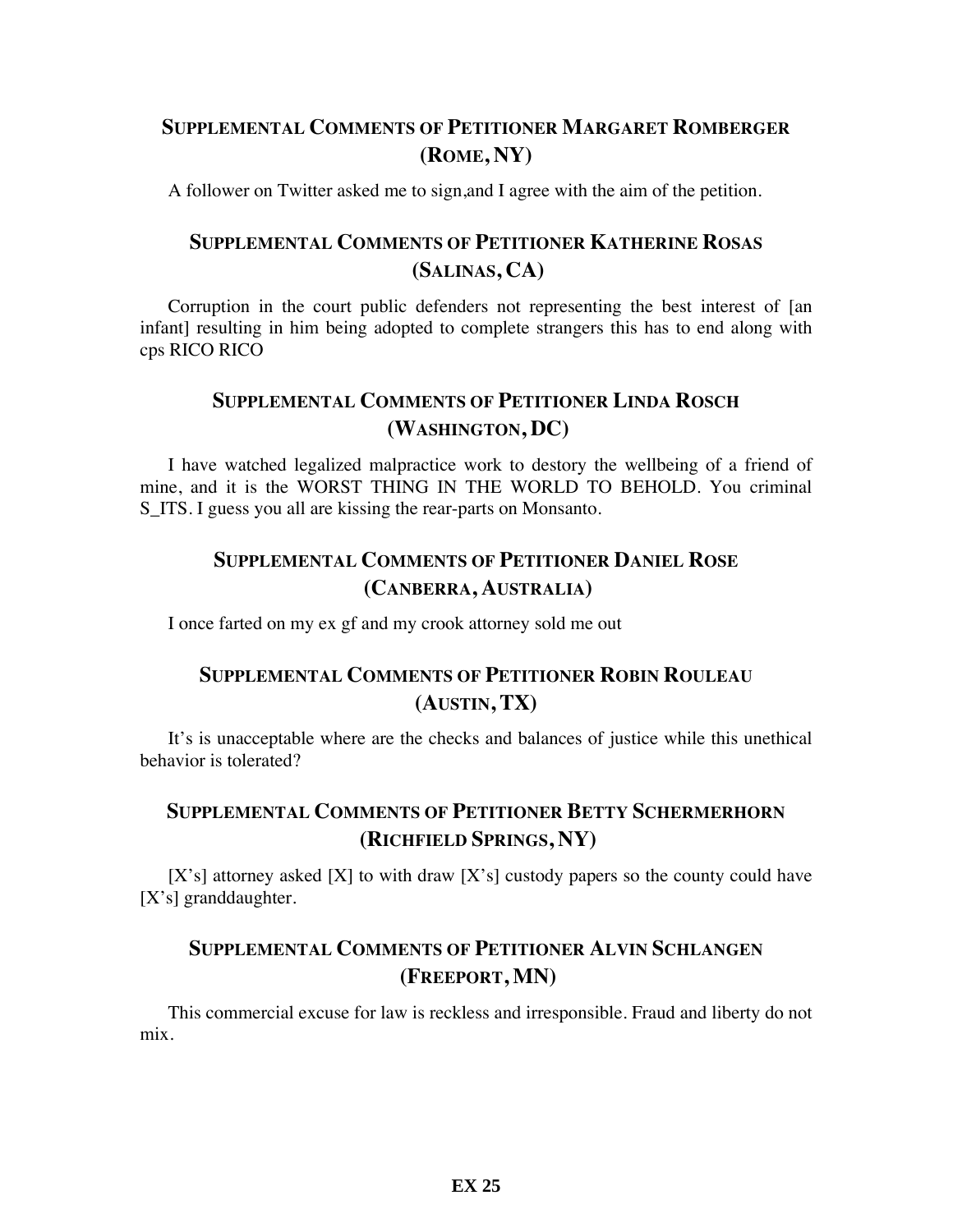### **SUPPLEMENTAL COMMENTS OF PETITIONER IAN SCHULMAN (MIAMI, FL)**

Bc malpractice of any sort is against the right of the client

#### **SUPPLEMENTAL COMMENTS OF PETITIONER ANTHONY SHAFER (SAINT JOHNSBURY, VT)**

I've been affected by the unethical practices of these so-called civil servants! [XXX] who's still practicing law in the state of Vermont! Along with bought and paid for judges!

# **SUPPLEMENTAL COMMENTS OF PETITIONER DIANA SHARP (OGDEN, UT)**

This too was my experience with the legal representation I paid 5000 dollars to. When i confronted them and ended our contract, in obvious disgust, I stood up to leave their office, one of the lawyers said to me, "we have to work with them everyday"! Weber County, Northern Utah.

# **SUPPLEMENTAL COMMENTS OF PETITIONER TRINA SISK (NORTH HIGHLANDS, CA)**

THE SYSTEM IS BROKEN IT HAS BEEN SINCE THE DAY IT STARTED.

# **SUPPLEMENTAL COMMENTS OF PETITIONER DANIELLE SMITH (AUSTRALIA)**

Its time for a change in the actual childs interest

# **SUPPLEMENTAL COMMENTS OF PETITIONER LATAHRA SMITH (KANSAS CITY, MO)**

, this is well overdue

# **SUPPLEMENTAL COMMENTS OF PETITIONER ROB CASEY SOUZA (MERCED, CA)**

I have been the victim of judicial prejudice. Ventura County has violated my federally protected constitutional and statutory civil rights.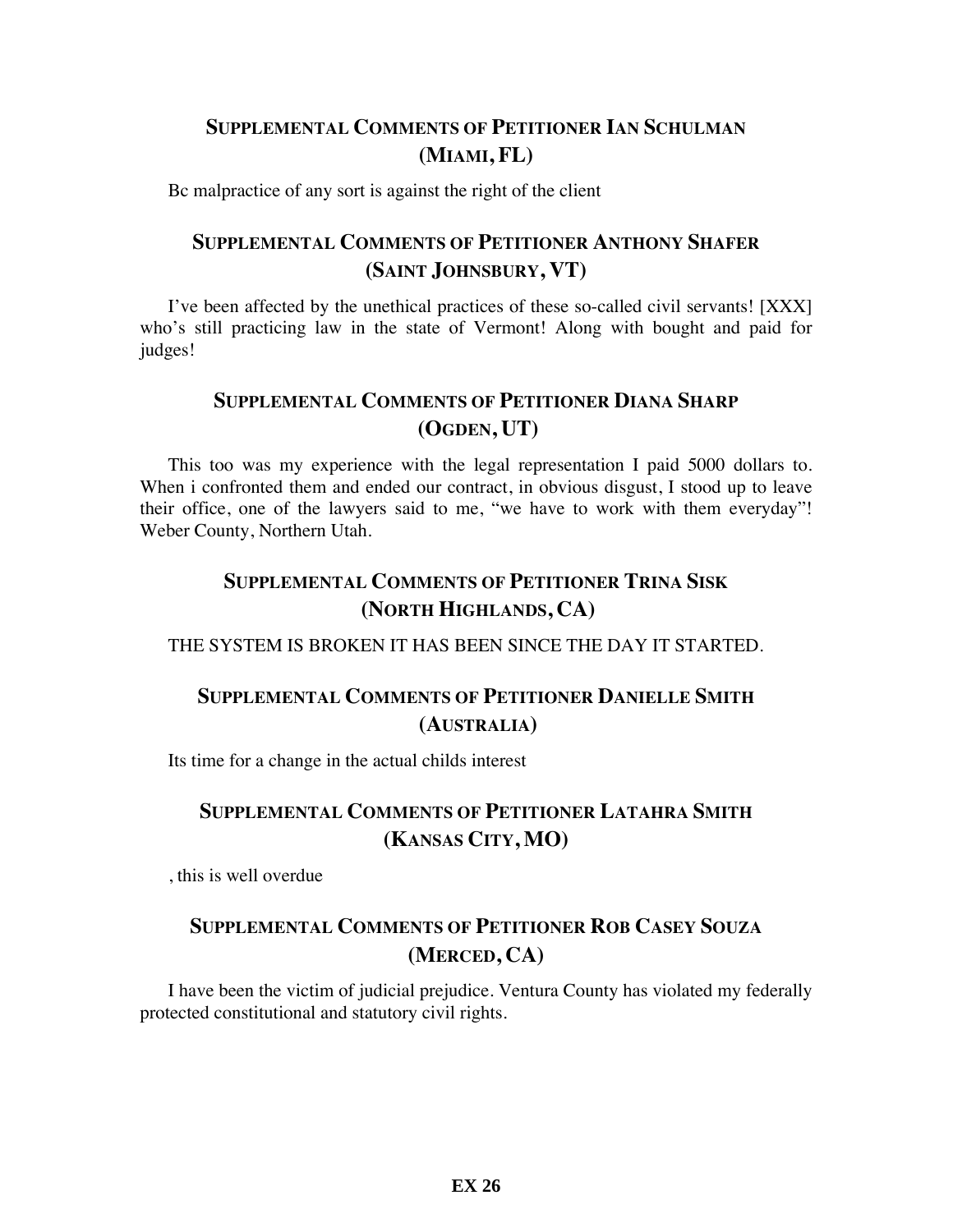#### **SUPPLEMENTAL COMMENTS OF PETITIONER ANGELA SPANOS (STOCKTON, CA)**

This law must be made into BAD LAW. The Cassel decision completely bars Californians from successfully suing their attorney for malpractice committed during the course of a mediation regardless whether the attorney lied to his client, convinced the client to settle by misrepresenting the truth and or even defrauded his client. This court decision effectively gives attorneys Cart Blanche to coerce, to lie, deceive, with hold information,provide terrible advice, having lack of knowledge of the case and including cases he is not representing that affects the clients awards..basically in way that falls below the professional standards of practice in California simply because the behavior occurred during a mediation. GO to Fb "Mediation Confidentiality" to read full documents. The limited signing of this Change.org petition is a result that it is not known by the Californian constituents. The Lawyers , Mediators and State Bar have supported this thru the their representatives and lobbyists to ensure this law remains quiet and away frm the public. Few Attorneys know of this as do same with Judges.

Many consitituents have fallen victim to this get oput of jasil card free by their attorney and have no way of having their voices heard, NOT ONLY SIGN THIS but send in letters to the CLRC to hear your mishandling as most that are being submitted are from Lawyers and Mediators favoring it to remain law. And if reversed it should be retroactive to Jan 11, 2011 for all cases settled with proven malpractice.

The HOnerable Judge Chin who submitted his findings for the Supreme Courts decision :"Perhaps this is what bothered Judge Chin, who said in his concurring opinion, that he "reluctantly concurred in the majority's decision," Justice Chin concluded by saying that he "greatly doubts that the Legislatures purpose in mandating confidentiality was to permit attorneys to commit malpractice without accountability.'

The Honorable Judge Chin states in his concurrence, also included in the Cassel v. Supreme Court of California that., "I am not completely satisfied that the legislature has fully considered whether Attorneys should be shielded from accountability in the way. There may be better ways to balance the competing interest than simply providing that an attorney's statements during mediation may never be disclosed. Such a provision will make it so attorneys will never be accountable for their actions. But this court can not so hold in guise of interpreting statues that contain no such provision. So the majority notes the legislature remains free to reconsider this question it may wish to do so." Judge Chin went on to say, "Cassel will effectively shield an attorney's action during a mediation, including advising the client, from a malpractice action even if this action is in competent or even deceptive.

Also, to lie to a client that they need them to attend a "Gentleman's meeting to pick the brains of the defense to see if we will go forward with the court calendared mediation or trial"..and instead allows the client to walk into a fasacde of a meeting when it was in fact a mediation. No pre Mediation doucmnets were submitted or the client would have known it was an exited. After 8 hours the truth surfaced he was trying to sold th PI case and her WC case where most of her recoevery was..and no prior awareness or notice was given to the WC attorney to attend. And when the client begged to cottact the WC attoet they refsued saying this had noting to do with the WC case and the attorney did not need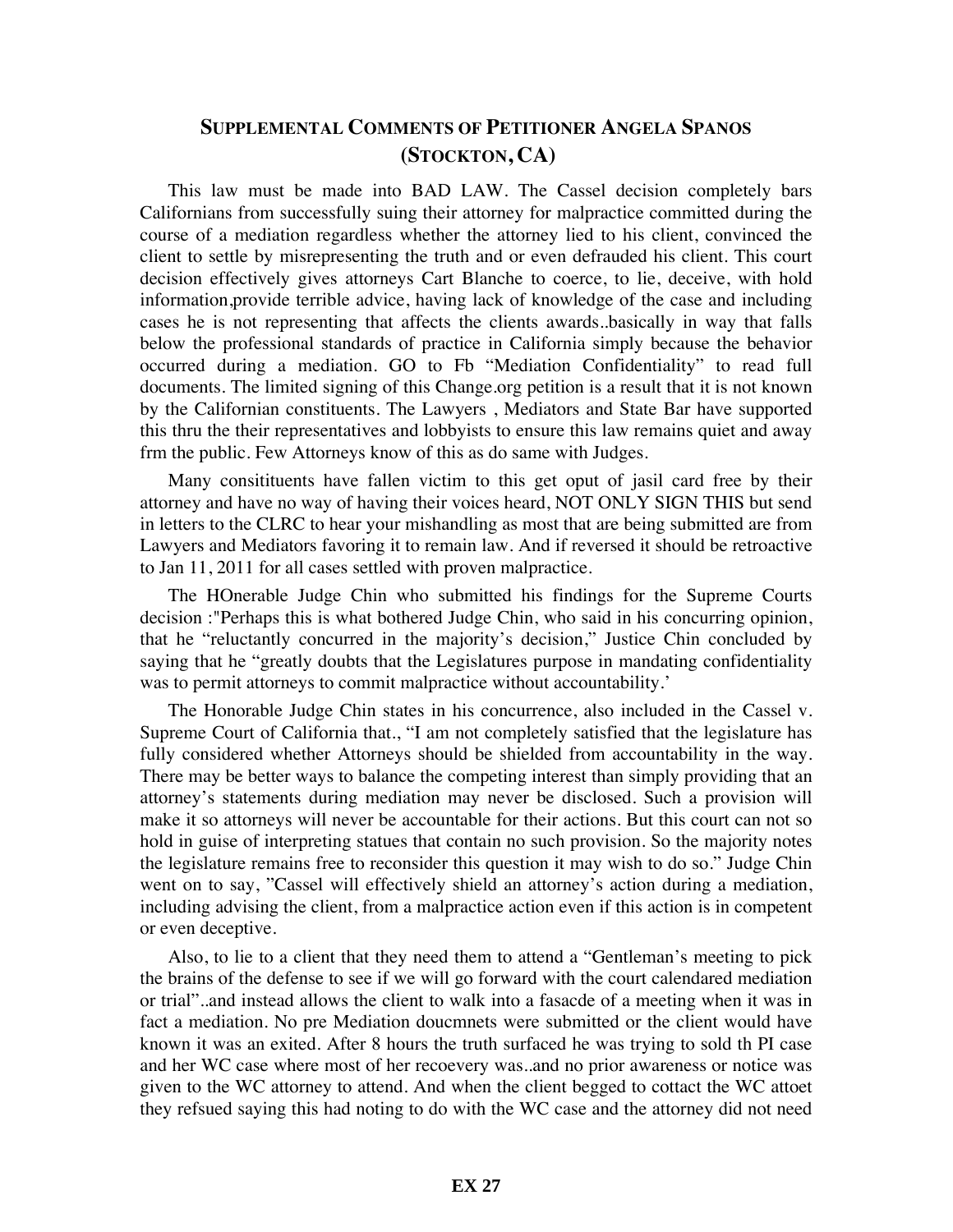to be there. Yet the attorney settled both cases without knowledge of what the WC case held and that her WC case was not finalized....medical issues were still pending.

This law is supported by all legal entities who favor not being held accountable...and there has been no public notice of this review by the CLRC thru the media as this Law affected us all and is unlawful, those who know are in receipt of the publications of the CLRC monthly newsletters. It has been shielded from the public who will be directly affected to the point of lives lost.

# **SUPPLEMENTAL COMMENTS OF PETITIONER ROSA SPIEGEL (TEMPE, AZ)**

Against. Genocid

# **SUPPLEMENTAL COMMENTS OF PETITIONER MELISSA STRONG (ANGOLA, IN)**

This needs to change drastically.

### **SUPPLEMENTAL COMMENTS OF PETITIONER MARK SULLIVAN (SALIDA, CO)**

I live in Colorado, but I do a lot of business in California. I will not use California legal resources at this point. If an Attorney can betray my interests for his own or someone else, he or she is no longer a viable option. California attorneys should be in full revolt. This will effect them in the end.

### **SUPPLEMENTAL COMMENTS OF PETITIONER CINDY SUTTON (BELTON, SC)**

As a victim of the legal system, this is appalling and the BAR members should be jailed.

### **SUPPLEMENTAL COMMENTS OF PETITIONER CHRISTIAN SWEENEY (JASPER, TX)**

"Injustice anywhere is a threat to justice everywhere"

### **SUPPLEMENTAL COMMENTS OF PETITIONER BLAKE TAYLOR (AUSTIN, TX)**

I've been the victim of attorney malpractice.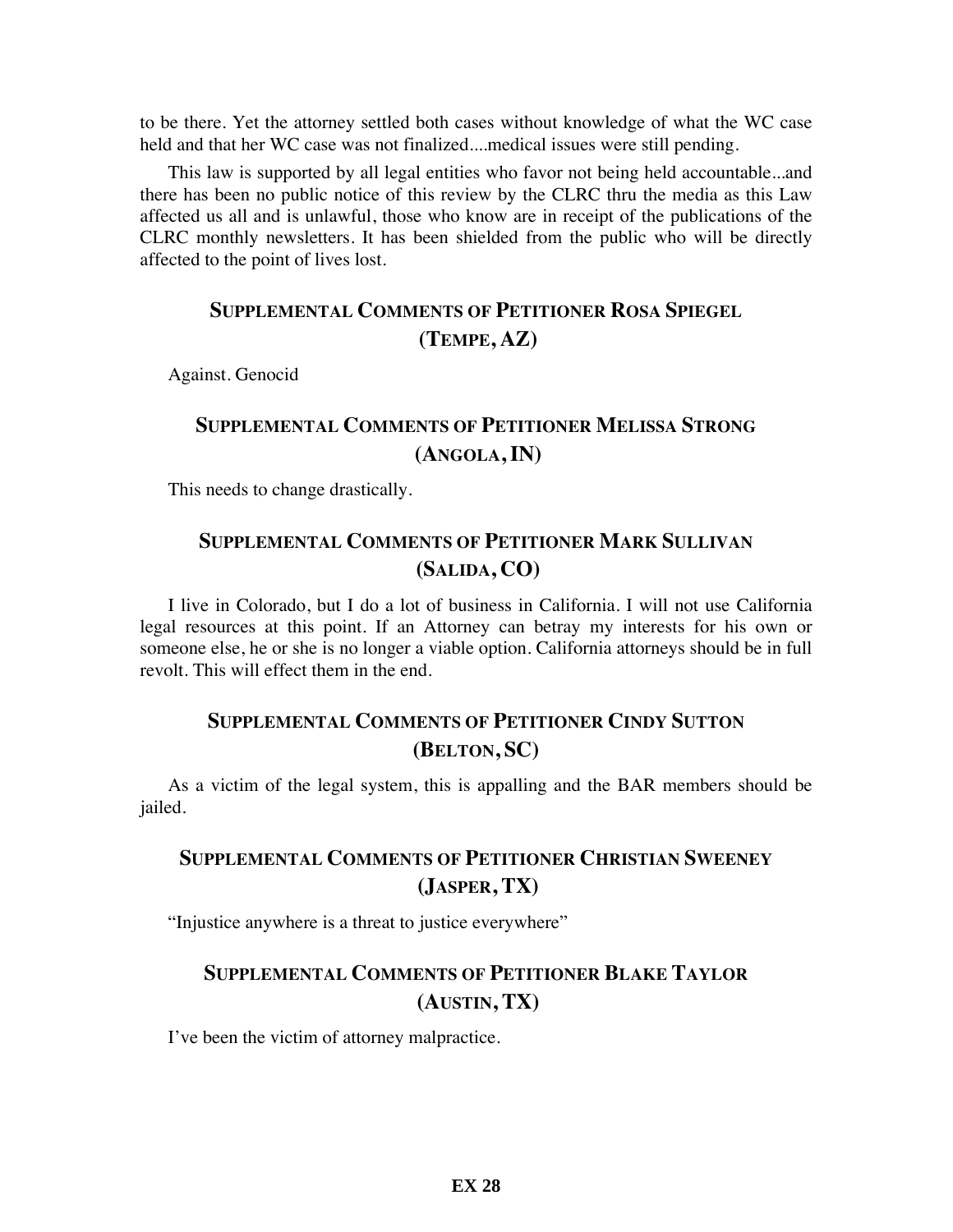#### **SUPPLEMENTAL COMMENTS OF PETITIONER DONALD TENN (SACRAMENTO, CA)**

I can not believe this is actually a true statement. The California state bar is always being scrutinized for their actions, I was in fact surprised that a member of our state legislature was actually doing so, it is time for a change in the manner in which attorneys conduct business, accountability for one's actions is something we all must agree upon.

#### **SUPPLEMENTAL COMMENTS OF PETITIONER J@NELLE TERRELL (AURORA, IL)**

Injustice anywhere is a threat to Justce Everywhere!

# **SUPPLEMENTAL COMMENTS OF PETITIONER DEBORAH UELTZEN (SAINT CHARLES, MO)**

I hope it helps.

### **SUPPLEMENTAL COMMENTS OF PETITIONER KATHLYN UMECHUKWU (GOSFORD, NSW, AUSTRALIA)**

I believe in truth prevailing against all deceptions.

And people in authority whom the public put their trust in for a just outcome should be above reproach

### **SUPPLEMENTAL COMMENTS OF PETITIONER DEANNE UPSON (WASHINGTON, DC)**

"the Cassel case leads to an absurd result — one that allows lawyers to be sloppy, negligent and incompetent without cost to them, and even worse, to cheat their clients with impunity."!?!?!?!

### **SUPPLEMENTAL COMMENTS OF PETITIONER MARILYN VILLANI (SAINT GEORGE, UT)**

I am being forced to pay government taxes on Social Security I do NOT receive. Understand we just make ends meet. But I contacted our Senator Orrin Hatch, his representative said I was wrong, I had to tell him that is was law. Those letters from Social Security pretty plain they want over \$3000. Some people, no big deal. To us it hurts. My husband has [a health problem], my health not so good. How can they all of a sudden decide that because some day I may get this social security, they can just tax me on it not. Where did this come from? When government starts TAKING money from you for taxes on money not received? Biggest part of corruption that there is. Lawyers?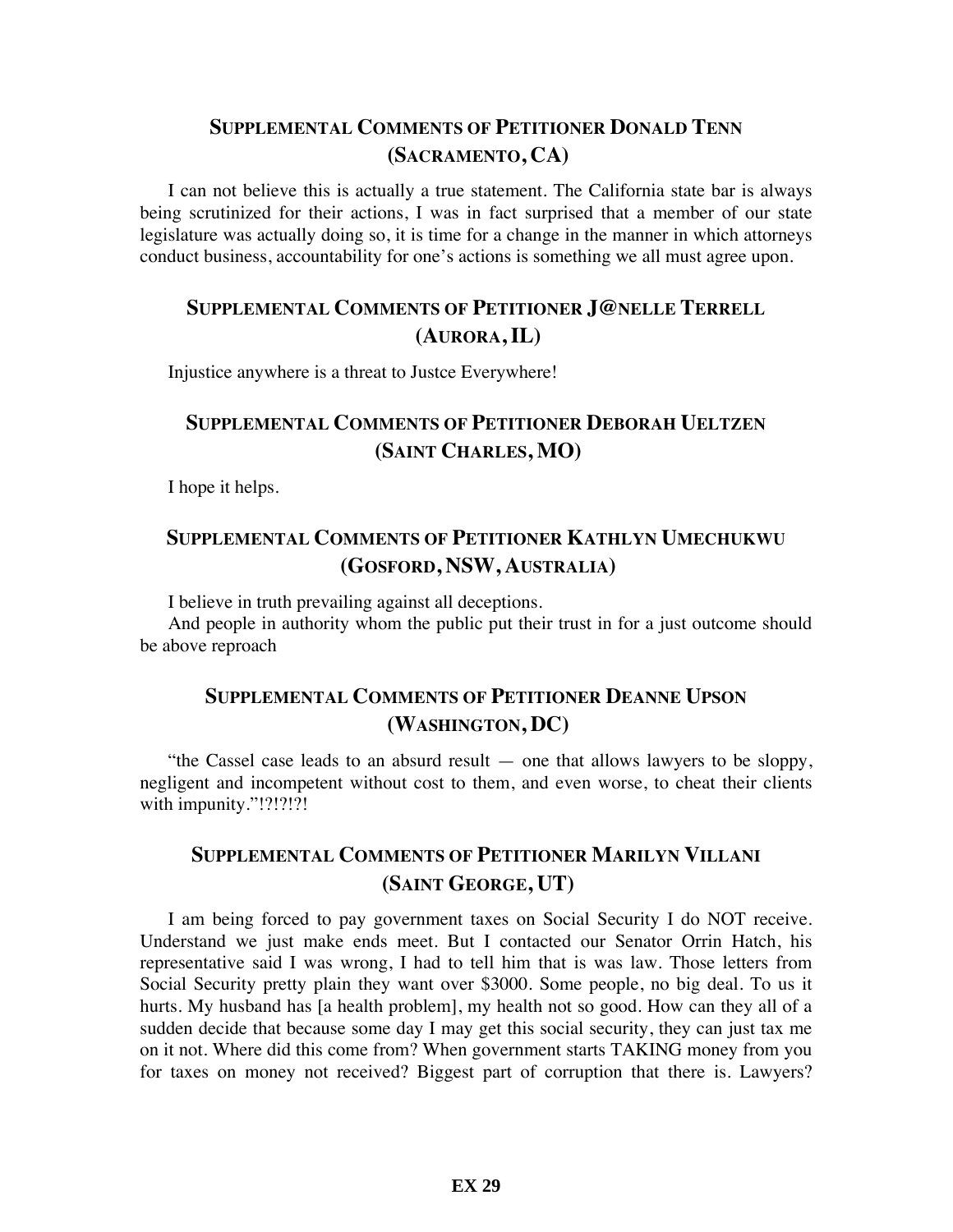Where do you find one that will not screw you over. We really need some help, this is really hurting us.

## **SUPPLEMENTAL COMMENTS OF PETITIONER HEIDI WAHL (TACOMA, WA)**

I agree with the petition …

# **SUPPLEMENTAL COMMENTS OF PETITIONER IONA WAITE (BEAVERTON, OR)**

[XXX] pour out his hart to a juge .w no results even so his children will cry hart breaking . To see him .haf / haf .this juge decided to give his children to a fornicater .ho give him a child w another man .[YYY] end up raise the baby .so much more lies ,heir loyer pour out lie after lie no proof or nothing just alagation .i have see tormented children ,hart breaking .she took the children to Romania . Abuse them ,police temporality place the children in my son care ,she took there passports and abandon them there . He got stok in Romania w the children .that a good think .....the bad think she came back finish the divorce w out him .claim the children ware obducted!!!!! The judge did not bother to ask hey give me a police report !!!!!!!!am sure Romania is not a country with out low .the difference was the police felt the children's pain ... Mom was to busy for them .....continue w heir adultury life . More lies to fabricate for the American court .w a hartles judge ..... W a skam hartles loyer ......Oooo I almost foghet [XXX] did not have a loyer did not have money for one ...she trw him in the street with nothing .parent but him a nice car to drive to help him fill better .bot this judge want him to pay about 30.000 dollars for heir loyer to help heir still his children !!!!!!!! And even this trash has no children at this time ,thanks to the Romanian hart fill sistem .theUSA court want him to pay 450 a mo child support .he is in Romania waiting for some Justus .child support piles up .to a man w no job .This is America .Men have no Rights . Ol that sed .i do know a fare judge .Thoes the best w the system .....God bless him .

### **SUPPLEMENTAL COMMENTS OF PETITIONER GEORGE WATSON (KENNESAW, GA)**

The corrupt interpretation of the Law has threatened every constitutional principal in recent years. If American Democracy is to survive, we must reject the continuing growth of institutional power, and the loss of accountability to the people or the justice system.

#### **SUPPLEMENTAL COMMENTS OF PETITIONER CHRISTINE WESNER (DORCHESTER, MA)**

I'm too much of a lady to speak what I feel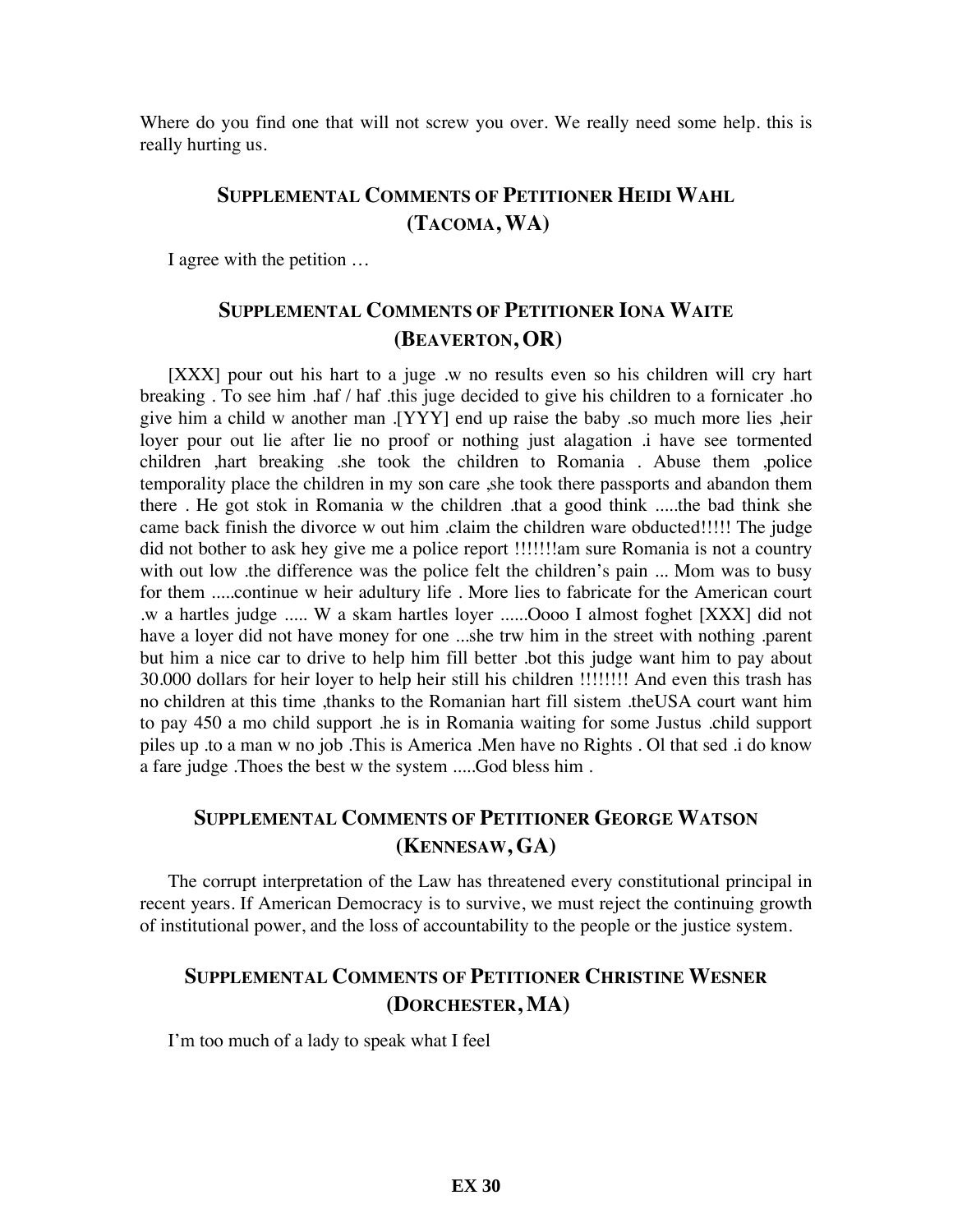### **SUPPLEMENTAL COMMENTS OF PETITIONER GARY WHITESIDE (HUMPHREY, AR)**

I believe in the truth!!!! Corruption is solely based on lies!!! This country was founded on equality not corruption!!!!

## **SUPPLEMENTAL COMMENTS OF PETITIONER MELISSA WHITMAN (BROOKFIELD, MA)**

CORRUPTION needs toooooooo enddddd

# **SUPPLEMENTAL COMMENTS OF PETITIONER HALIE WILKINS (PRINEVILLE, OR)**

I'm sick of people taking advantage of us because they think that they are above us

## **SUPPLEMENTAL COMMENTS OF PETITIONER SHUUNA WILLIAMS (GALESBURG, IL)**

Criminals have overthrown the constitution and are occupying the judicial system designed to secure the rights of MAN.

# **SUPPLEMENTAL COMMENTS OF PETITIONER LEANN WILSON (CERES, CA)**

Stop this bill now

# **SUPPLEMENTAL COMMENTS OF PETITIONER HOLLY WOOD (TRONA, CA)**

I am a victim of a corrupt CPS system

# **SUPPLEMENTAL COMMENTS OF PETITIONER TERRY WURR (TIPTION, IA)**

how do you keep doctors in check? In California I'm sure have many people there who shouldn't be doctors. This is like giving Josef Mengele a license to kill. With no reprocussions. This is insane.

## **SUPPLEMENTAL COMMENTS OF PETITIONER ANGELO ZEPPIERI (PORT HOPE, CANADA)**

Corruption and collusion must end.

#### **EX 31**